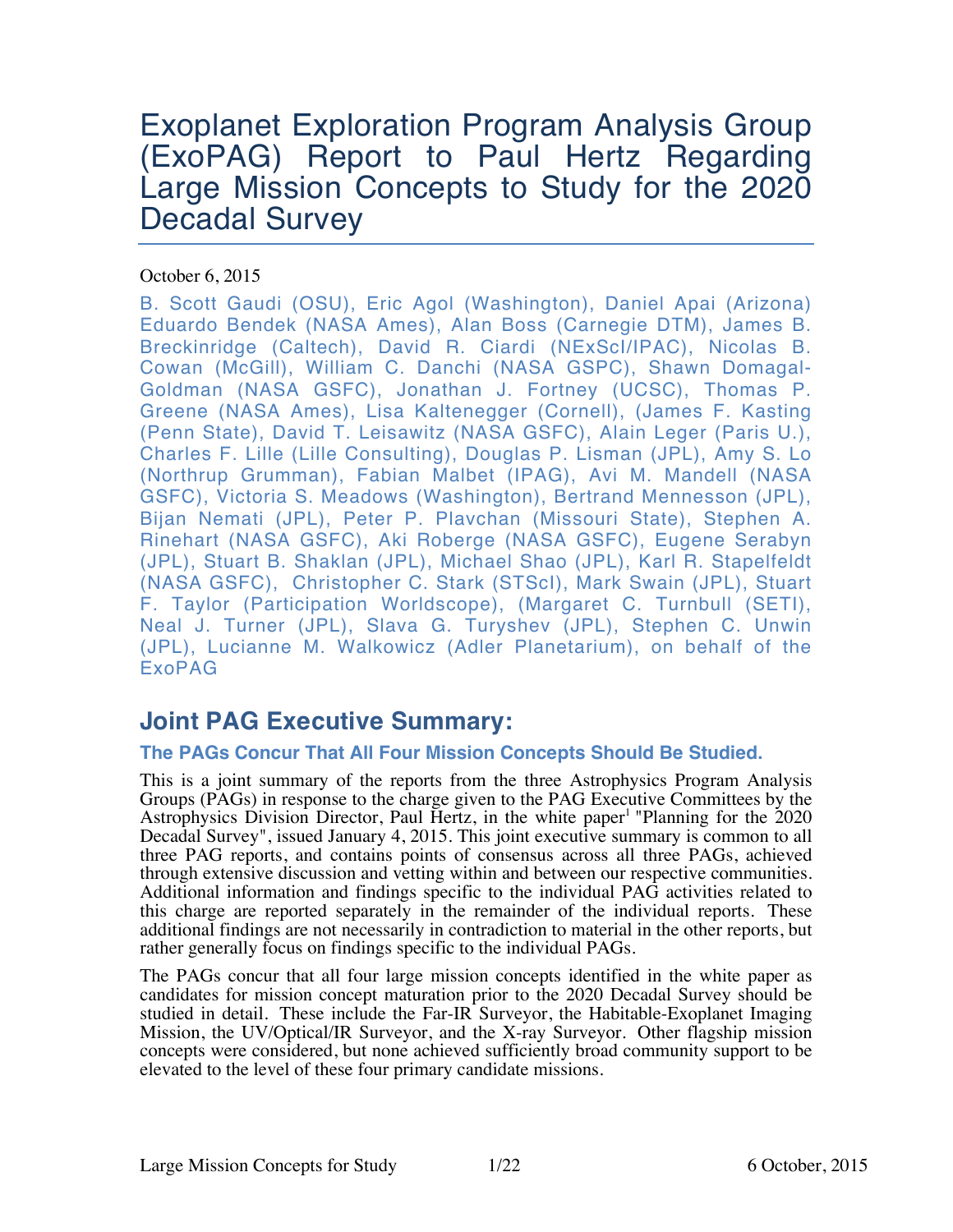This finding is predicated upon assumptions outlined in the white paper and subsequent charge, namely that 1) major development of future large flagship missions under consideration are to follow the implementation phases of the James Webb Space Telescope (JWST) and the Wide-Field InfraRed Survey Telescope (WFIRST); 2) NASA will partner with the European Space Agency on its L3 Gravitational Wave Surveyor, participate in preparatory studies leading to this observatory, and conduct the necessary technology development and other activities leading to the L3 mission, including preparations that will be needed for the 2020 decadal review; and 3) that the Inflation Probe be classified as a probe-class mission to be developed according to the technology and mission planning recommendations in the 2010 Decadal Survey report<sup>2</sup>. The Physics of the Cosmos PAG (PhysPAG) sought input on the mission size category for this mission and finds that it is appropriately classified as a Probe-class mission. If these key assumptions were to change, this PAG finding would need to be re-evaluated in light of the changes.

The PAGs find that there is strong community support for the second phase of this activity - maturation of the four proposed mission concept studies. The PAGs believe that these concept studies should be conducted by scientists and technical experts assigned to the respective Science and Technology Definition Teams (STDTs). The PAGs find that the community is concerned about the composition of these STDTs and that there is strong consensus that all of the STDTs contain broad and interdisciplinary representation of the science community. The PAGs also find that the community expects cross-STDT cooperation and exchange of information whenever possible to facilitate the sharing of expertise, especially in the case of the UVOIR Surveyor and the Habitable-Exoplanet Imaging Mission, which share some science goals and technological needs. The PAGs concur that a free and open process should be used to competitively select the STDTs.

Finally, the PAGs find that there is community support for a line of probe-class missions within the Astrophysics Division mission portfolio. The PAGs would be willing to collect further input on probe missions from the community as a following strategic planning charge if asked to do so by the Astrophysics Division Director.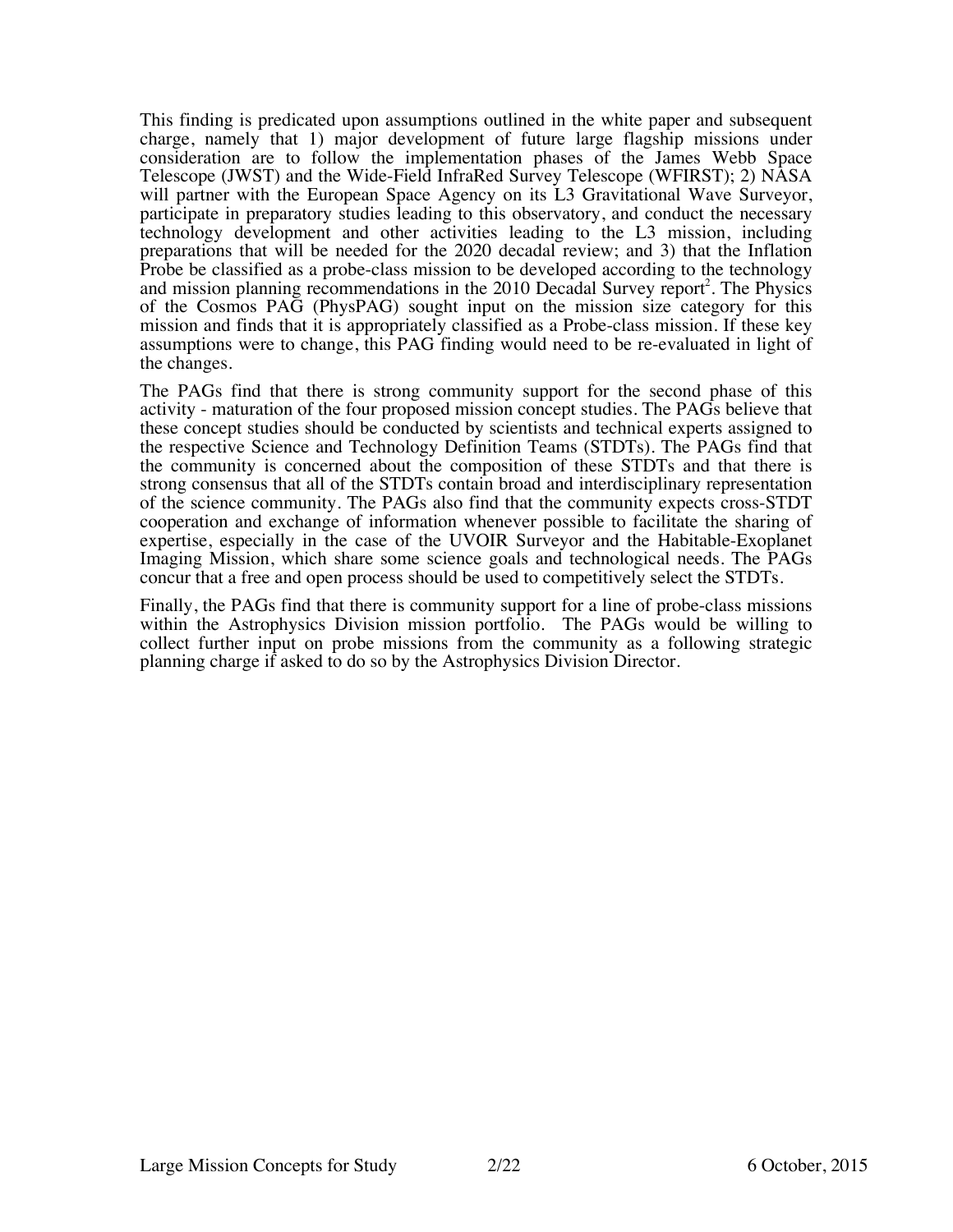| <b>Far-IR Surveyor</b>                                                                                                                                                                                                                                                                                                                                                                                                                                                                                                                                                                                                                                                                                                                                                                                                                                                                                                                                                                                                                                                                                                                                                                                                                                             | <b>Habitable-Exoplanet</b><br><b>Imaging Mission</b>                                                                                                                                                                                                                                                                                                                                                                                                                                                                                                                                                                                                                                                                                                                                                                                                                                                                                                                                                                     | <b>Large UV/Optical/IR</b><br><b>Surveyor</b>                                                                                                                                                                                                                                                                                                                                                                                                                                                                                                                                                                                                                                                                                                                                                                                                                                                    | <b>X-ray Surveyor</b>                                                                                                                                                                                                                                                                                                                                                                                                                                                                                                                                                                                                                                                                                                                                                                                                                            |
|--------------------------------------------------------------------------------------------------------------------------------------------------------------------------------------------------------------------------------------------------------------------------------------------------------------------------------------------------------------------------------------------------------------------------------------------------------------------------------------------------------------------------------------------------------------------------------------------------------------------------------------------------------------------------------------------------------------------------------------------------------------------------------------------------------------------------------------------------------------------------------------------------------------------------------------------------------------------------------------------------------------------------------------------------------------------------------------------------------------------------------------------------------------------------------------------------------------------------------------------------------------------|--------------------------------------------------------------------------------------------------------------------------------------------------------------------------------------------------------------------------------------------------------------------------------------------------------------------------------------------------------------------------------------------------------------------------------------------------------------------------------------------------------------------------------------------------------------------------------------------------------------------------------------------------------------------------------------------------------------------------------------------------------------------------------------------------------------------------------------------------------------------------------------------------------------------------------------------------------------------------------------------------------------------------|--------------------------------------------------------------------------------------------------------------------------------------------------------------------------------------------------------------------------------------------------------------------------------------------------------------------------------------------------------------------------------------------------------------------------------------------------------------------------------------------------------------------------------------------------------------------------------------------------------------------------------------------------------------------------------------------------------------------------------------------------------------------------------------------------------------------------------------------------------------------------------------------------|--------------------------------------------------------------------------------------------------------------------------------------------------------------------------------------------------------------------------------------------------------------------------------------------------------------------------------------------------------------------------------------------------------------------------------------------------------------------------------------------------------------------------------------------------------------------------------------------------------------------------------------------------------------------------------------------------------------------------------------------------------------------------------------------------------------------------------------------------|
| Primary science goals:                                                                                                                                                                                                                                                                                                                                                                                                                                                                                                                                                                                                                                                                                                                                                                                                                                                                                                                                                                                                                                                                                                                                                                                                                                             | Primary science goals:                                                                                                                                                                                                                                                                                                                                                                                                                                                                                                                                                                                                                                                                                                                                                                                                                                                                                                                                                                                                   | <b>Primary science goals:</b>                                                                                                                                                                                                                                                                                                                                                                                                                                                                                                                                                                                                                                                                                                                                                                                                                                                                    | Primary science goals:                                                                                                                                                                                                                                                                                                                                                                                                                                                                                                                                                                                                                                                                                                                                                                                                                           |
| • History of energy release<br>in galaxies: formation of<br>stars, and growth of black<br>holes.<br>• Rise of the first heavy<br>elements from primordial<br>gas.<br>• Formation of planetary<br>systems and habitable<br>planets.<br><b>Measurement</b><br><b>Requirements:</b><br>• Spectral-line sensitivity<br>better than $10^{-20}$ Wm <sup>-2</sup> in<br>the $25-500 \mu m$ band. (5)<br>sigma, 1h)<br>• Imaging spectroscopy at<br>$R~500$ over tens of<br>square degrees.<br>• $R \sim 10,000$ imaging<br>spectroscopy of in<br>thousands of z<1 galaxies<br>and protoplanetary disks.<br>• High-spectral-resolution<br>capabilities desired for<br>Galactic star-forming<br>systems and the Galactic<br>Center.<br><b>Architecture and Orbit:</b><br>• Complete spectroscopic<br>coverage at $R \sim 500$ from<br>$25-500 \mu m$ .<br>• Monolithic telescope<br>cooled to $<$ 4 K, diameter<br>${\sim}5$ m.<br>• Field of View $= 1$ deg at<br>$500 \mu m$<br>$\cdot$ R $\sim$ 10,000 mode via<br>etalon insert.<br>• Background limited<br>detector arrays with few x<br>$105$ pixels, likely at T<0.1<br>Κ.<br>• Mission: 5 years+ in L2<br>halo orbit.<br>• High-resolution<br>(heterodyne)<br>spectroscopy under study,<br>possibly for warm phase. | • Direct imaging of Earth<br>analogs, search for<br>potential habitability.<br>· Cosmic origins science<br>capabilities considered<br>baseline.<br><b>Measurement</b><br><b>Requirements:</b><br>ExoEarth detection and<br>characterization<br>requirements:<br>• $\sim 10^{-10}$ contrast<br>• Coronagraph and/or<br>starshade<br>• Optical and near-IR<br>camera for planet<br>detection and<br>characterization<br>• IFU, R>70 spectrum of<br>30 mag exoplanet<br>• 1" radius FOV<br>Cosmic Origins Science<br>requirements:<br>• UV-capable<br>telescope/instrument<br>suite: properties and<br>wavelength range to be<br>determined.<br>Enable constraints on the<br>high-energy radiation<br>environment of planets.<br>Possible instrument for<br>spectroscopic<br>characterization of<br>transiting planets<br><b>Architecture and Orbit:</b><br>• Aperture: $\ll 8m$ likely<br>• Monolithic or segmented<br>primary<br>• Optimized for exoplanet<br>direct imaging,<br>• Orbit: L2 or Earth-trailing<br>likely. | • Direct imaging of Earth<br>analogs, search for<br>biosignatures.<br>• Broad range of cosmic<br>origins science<br><b>Measurement</b><br><b>Requirements:</b><br>Cosmic Origins Science<br>requirements:<br>• HST-like wavelength<br>sensitivity (FUV to Near-<br>IR)<br>• Suite of<br>imagers/spectrographs,<br>properties to be<br>determined.<br>ExoEarth detection and<br>characterization<br>requirements:<br>• $\sim 10^{-10}$ contrast<br>• Coronagraph (likely),<br>perhaps with a starshade<br>Optical and near-IR<br>camera for planet<br>detection and<br>characterization.<br>• IFU, $R > 70$ spectrum of<br>30 mag exoplanet<br>• 1" radius FOV<br>• Possible instrument for<br>spectroscopic<br>characterization of<br>transiting planets.<br><b>Architecture and Orbit:</b><br>• Aperture: $\sim$ 8-16m likely<br>• Likely segmented,<br>obscured primary.<br>• Orbit: L2 likely | • Origin and growth of the<br>first supermassive black<br>holes.<br>• Co-evolution of black<br>holes, galaxies, and<br>cosmic structure.<br>Physics of accretion,<br>particle acceleration, and<br>cosmic plasmas.<br><b>Measurement</b><br><b>Requirements:</b><br>• Chandra-like $(0.5")$<br>angular resolution<br>• Detection sensitivity $\sim$ 3<br>x 10 <sup>-19</sup> erg cm <sup>-2</sup> s <sup>-1</sup><br>• Spectral resolving power:<br>$R > 3000$ @ 1 keV;<br>R~1200 @ 6 keV<br><b>Architecture and Orbit:</b><br>• Effective area $\sim$ 3 m <sup>2</sup><br>• Sub-arcsecond angular<br>resolution<br>• High-resolution<br>spectroscopy ( $R \sim$ few x<br>$103$ ) over broad band via<br>micro-calorimeter &<br>grating spectrometer<br>instruments<br>• FOV $\geq 5'$<br>• Energy range $~0.1$ -10<br>keV<br>• Orbit: L2 likely |

Table 1: Notional Mission Parameters. These are the notional parameters of the four missions, developed through coordinated discussions with and between the three PAGs. We emphasize that these parameters are notional: they are not meant to provide definitive or restrictive specifications for range of possible range of architectures to be studied by the STDTs. We encourage the STDTs to consider architectures and parameters outside of those indicated here, in order to explore the full range of science goals, and maximize the science achievable by these missions given constraints on the cost, schedule, and technological readiness. Note by ``Earth analogs" above we mean, very roughly, terrestrial (i.e., primarily rocky) planets with thin atmospheres in the habitable zones of their parent star.

Large Mission Concepts for Study 3/22 6 October, 2015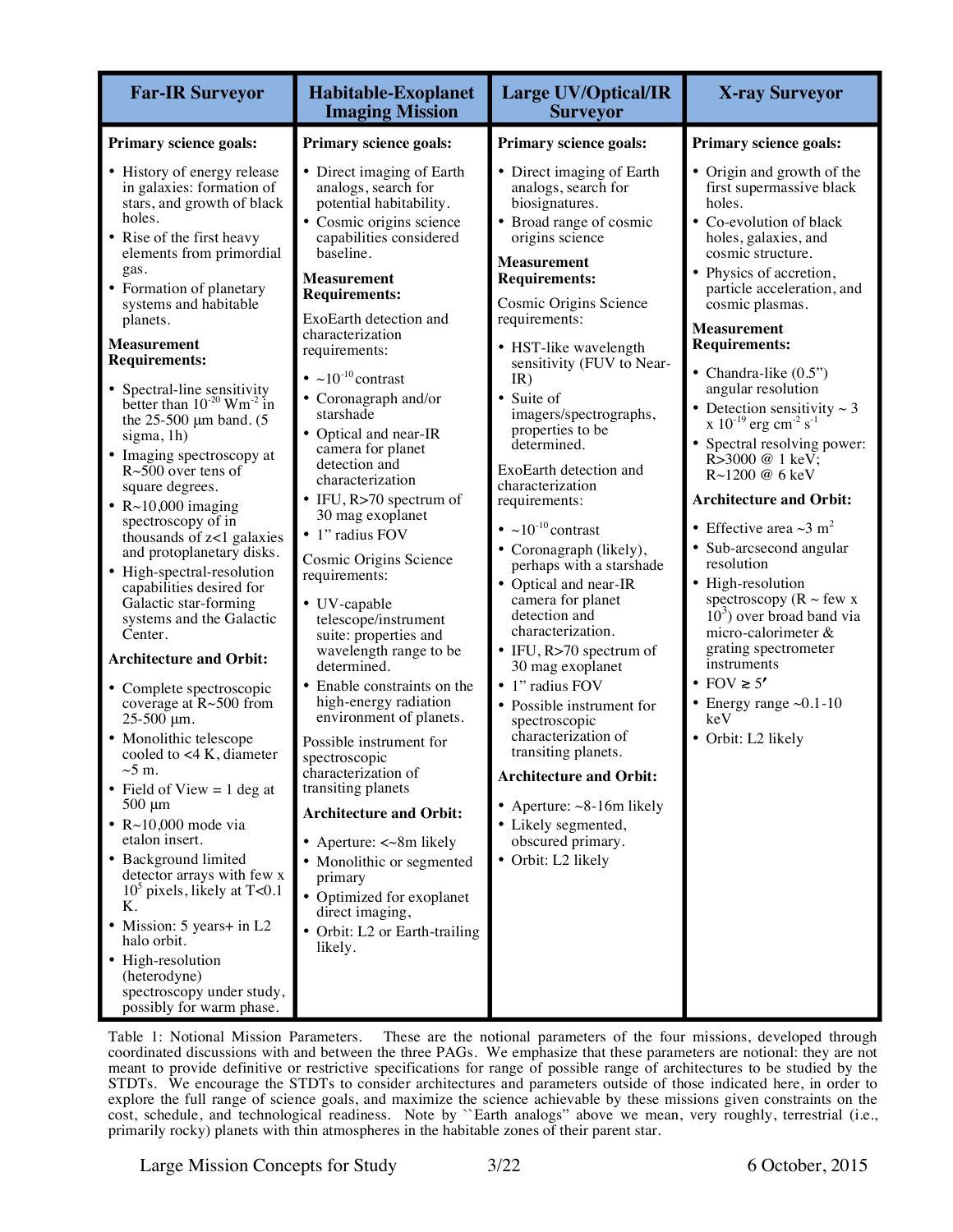## **1. Introduction to the Charge**

On January 4, 2015, Paul Hertz (director of NASA's Astrophysics Division) released a white paper<sup>1</sup> entitled "Planning for the 2020 Decadal Survey." This white paper issues a charge to the three Program Analysis Groups (PAGs: the Cosmic Origins PAG, Exoplanet Exploration PAG, and Physics of the Cosmos PAG) to identify a small (3-4) set of large mission concepts to be studied by Science and Technology Definition Teams (STDTs) in advance of, and in preparation for, the 2020 Astrophysics decadal survey. For the purpose of this charge, "large" was defined as over ~\$1B. The goals for each of these teams will be, at a minimum, to develop the science case for the mission, construct a design reference mission with strawman payload, identify technology development needs for the mission, and provide a cost assessment for the mission.

The white paper identified four potential mission concepts, noting that the PAGs should feel free to add, subtract, or combine these mission concepts, keeping in mind the final set of identified missions should be kept small. These missions were:

- **Far IR Surveyor** The Astrophysics Visionary Roadmap identifies a Far-IR Surveyor with improvements in sensitivity, spectroscopy, and angular resolution.
- **Habitable-Exoplanet Imaging Mission** The 2010 Decadal Survey<sup>2</sup> recommends that a habitable-exoplanet imaging mission be studied in time for consideration by the 2020 decadal survey.
- **Large UV/Optical/IR Surveyor** <sup>a</sup> –The Astrophysics Visionary Roadmap identifies a Large UV/Optical/IR Surveyor with improvements in sensitivity, spectroscopy, high contrast imaging, astrometry, angular resolution and/or wavelength coverage. The 2010 Decadal Survey recommends that NASA prepare for a UV mission to be considered by the 2020 decadal survey.
- **X-ray Surveyor** The Astrophysics Visionary Roadmap identifies an X-ray Surveyor with improvements in sensitivity, spectroscopy, and angular resolution.

As described, three of these mission concepts (the Far-IR Surveyor<sup>b</sup>, the Large UV/Optical/IR Surveyor, and the X-Ray Surveyor), were drawn from the NASA Astrophysics Roadmap<sup>3</sup> "Enduring Quests, Daring Visions NASA Astrophysics in the Next Three Decades". The fourth (the Habitable-Exoplanet Imaging Mission) was drawn from the 2010 "New Worlds, New Horizons" Decadal Survey Report<sup>2</sup>.

However, we note that none of these four mission concepts, as presented in either NASA Roadmap, or in the decadal survey report, were well defined in terms of their specific science capabilities, architectures, technology requirements, required ground-based supporting observations, or costs. Indeed, it is precisely the goal of the STDTs that will be convened to study these missions to define these properties. Nevertheless, in our initial discussions, we quickly realized that coordination within and between the PAGs would be very difficult without any sort of (even qualitative) specification of the range of probable architectures for each mission. Similarly, it would be difficult to have any discussion of science applications without agreeing upon at least some (qualitative) capabilities, and thus defining approximate ranges of the possible architectures of these missions. Without being able to specify even rough science applications, we found that it was very difficult to identify which set of missions to study, and thus found it nearly impossible to respond to our charge. As a result, during a joint meeting at the Space

a The communities most interested in this mission view this as a telescope with a large aperture, so the acronym LUVOIR (Large UV/Optical/IR Surveyor) will be used to refer to this mission in this document, as it was called in the NASA Astrophysics Roadmap<sup>3</sup>.

b The NASA Astrophysics roadmap used the title "Surveyor" to distinguish missions envisioned to be developed in the 2020s from those developed in the 2030s and beyond. However, this title was not meant to imply that these missions were primarily focused on surveys.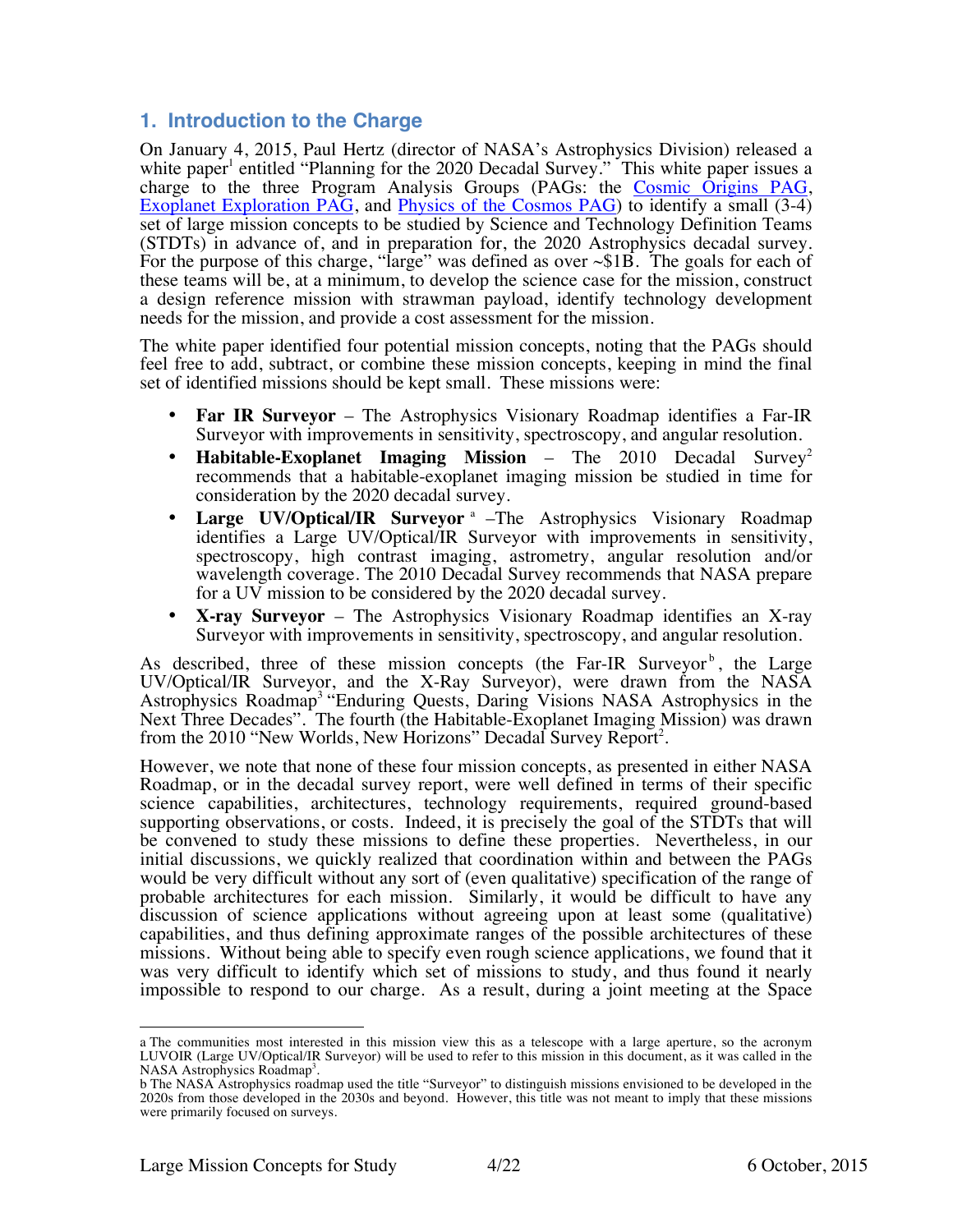Telescope Science Institute on March 19, 2015, members of the Executive Committees of the three PAGs wrote down a straw man list of (a range of) potential mission architectures. We have since refined and augmented this list during subsequent discussions. This list is presented in Table 1. We emphasize that the parameters in this table are *strictly notional*: they are not meant to provide definitive or restrictive specifications for the range of possible range of architectures to be studied by the STDTs. We encourage the STDT to consider architectures and parameters outside of those indicated here, in order to explore the full range of science goals, and maximize the science achievable by these missions given constraints on costs, schedule, and technological readiness.

Ultimately, after considerable discussion within and between the PAGs, our final and most important conclusion is that **all three PAGs concur that all four large mission concepts listed in white paper should be studied in detail, and that no missions should be subtracted, added, or merged.** We note that this conclusion is subject to the boundary conditions specified in the white paper and subsequent charge, and discussed in more detail in the PhysPAG report, namely that 1) major development of future large flagship missions under consideration are to follow the implementation phases of  $JWST<sup>4</sup>$ and WFIRST<sup>5</sup>; 2) NASA will partner with the European Space Agency on its L3 Gravitational Wave Surveyor, participate in preparatory studies leading to this observatory, and conduct the necessary technology development and other activities leading to the L3 mission, including preparations that will be needed for the 2020 decadal review; and 3) that the Inflation Probe is indeed classified as a probe-class mission to be developed according to the technology and mission planning recommendations in the 2010 Decadal Survey report.

## **2. Potential Exoplanet Science Applications of the Four Proposed Missions**

The science goals pursued by the exoplanet community have relevance to all of the toplevel questions contained in the 2014 NASA Science plan<sup>6</sup>. The primary goals of the field of exoplanets in the next 10-20 years include: understanding of the diversity of planets and planetary systems in our local part of the universe; understanding of the properties of these worlds and how these properties are affected by interactions with their parent stars; placing the Earth, the Sun, and the rest of our solar system in the context of observations of other planetary systems; and the search for habitable worlds and biosignatures on these worlds. The community feels that addressing all of these questions is worthy of flagshiplevel investment of resources. The ExoPAG felt that all four proposed mission concepts address, to varying extents, these science goals. Therefore, we recommend STDTs be convened to study each of these flagship missions. The exoplanet science rationale for each mission is outlined below. We defer to the COPAG and PhysPAG reports for the non-exoplanet science applications of these missions, but note that, in particular, there is potentially substantial synergy between the exoplanet and cosmic origins science goals for the nominal architectures of the Habitable-Exoplanet Imaging and LUVOIR missions. In particular, the COPAG and ExoPAG concur that, in order to ensure broad **support for the HabEx and LUVOIR missions within both the exoplanet and cosmic origins communities, significant science capabilities in both topical areas must be baselined for these missions.**

## **2.1 The Far-IR Surveyor**

A Far-IR Surveyor would also have significant exoplanet science applications. Possible realizations of such a mission have been previously explored in the NASA Astrophysics Roadmap<sup>3</sup> as well as more specific concept studies. We provide a notional range of possible mission parameters for the Far-IR Surveyor in Table 1; these were adopted from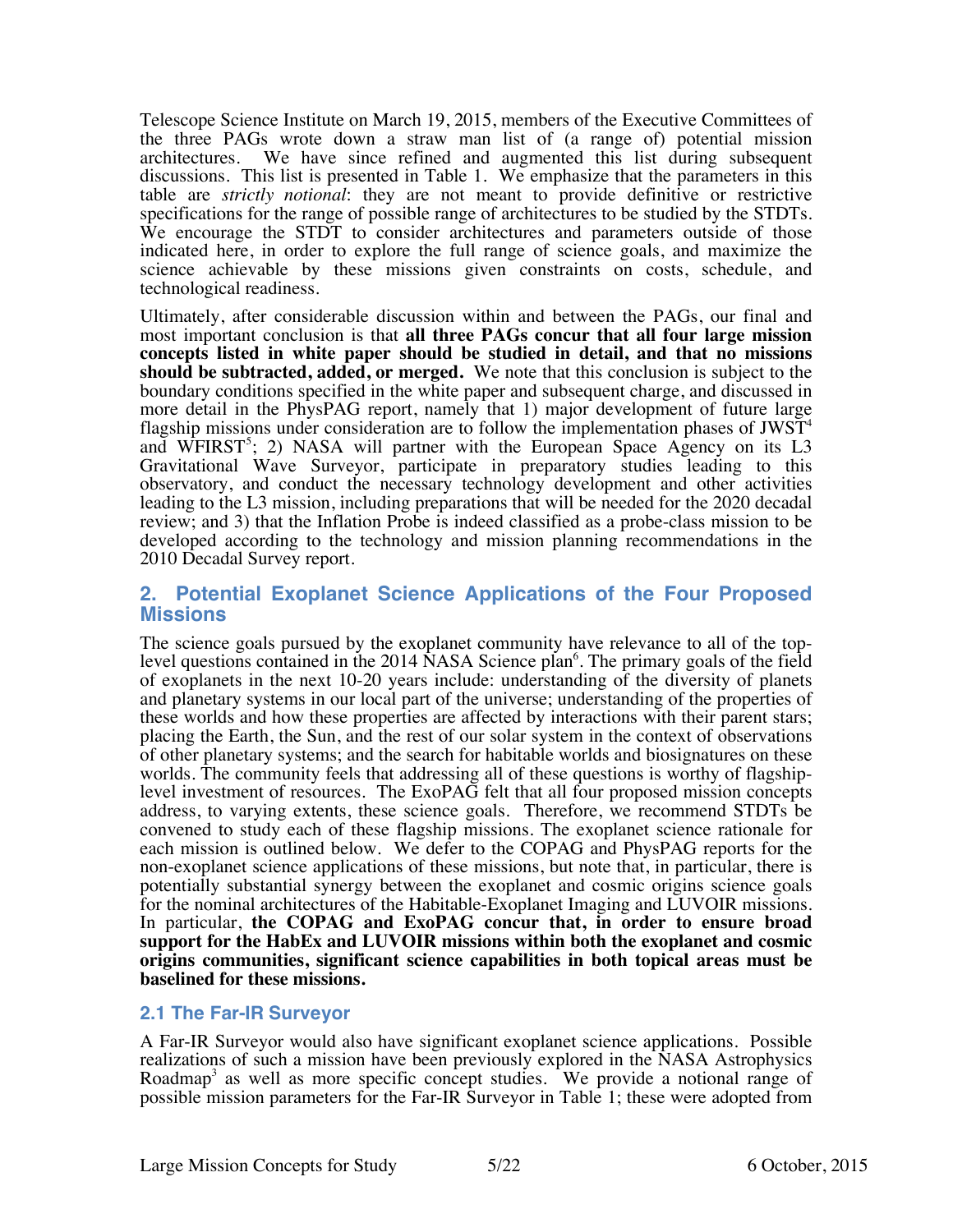the Far-IR Workshop Final report<sup>7</sup>. The majority opinion from this workshop was that a monolithic, single-dish design (rather than an interferometer) for the Far-IR Surveyor would be the best architecture to address the primary cosmic origins science questions over the next two decades.

Direct observations of planets with a single-dish Far-IR Surveyor will not be possible, due to the limited angular resolution at these long wavelengths. An interferometric Far-IR Surveyor with sufficient spatial resolution could potentially observe some giant exoplanets, but will not have the sensitivity to observe smaller ones due to their extreme faintness at these long wavelengths.

Nevertheless, there is valuable information on planet formation that may be obtained with a Far-IR Surveyor. This wavelength region contains strong transitions of many gases and solid materials critical for studying abundances and chemistry in protoplanetary disks, making it a key wavelength range for learning about planet formation processes. Lines of both water vapor and ice appear at mid- to far-IR wavelengths, permitting a probe of the abundance and distribution of material vital for formation of giant planet cores and the emergence of habitable conditions on rocky worlds. Lines of many other organic molecules lie in the far-IR as well. Furthermore, molecular hydrogen should make up the bulk of the mass in protoplanetary disks, but is notoriously hard to observe. The rotational lines of HD in the far-IR are a tracer of  $H_2$ , providing valuable information for constraining total disk masses. These planet-forming materials' spatial distributions can be inferred by combining unresolved measurements with modeling, or directly measured at the sub-arcsecond spatial resolutions possible with an interferometric Far-IR Surveyor.

Turning to the later stages of planet formation, when rocky planets complete their formation and the architectures of planetary systems may be rearranged, this mission could take surveys for cold Kuiper Belt dust in debris disks to the next level. There is a strong need to expand our survey volumes and push to lower dust levels. It may also be possible to discover additional targets for follow-up at sub-mm to mm wavelengths with the Atacama Large Millimeter/submillimeter Array (ALMA). Sensitive far-IR spectroscopy capability could grow the nascent field of debris disk gas and dust composition, probing the make-up of young extrasolar comets and asteroids, which are the building blocks of terrestrial exoplanets and their atmospheres.

The NASA Astrophysics Roadmap envisaged a space-based far-IR interferometer as a valuable technological precursor to more challenging future interferometers operating at shorter wavelengths. An example of particular interest to the exoplanets community is a mid-IR interferometer for direct exoplanet characterization at thermal wavelengths (see Section 3 on a terrestrial planet imaging interferometer). A single-aperture Far-IR<br>Surveyor (as currently envisioned) will not address the long-term development of spacebased interferometry. Significant investment in space-based interferometry technology in the coming decades will be needed so that a mid-IR mission capable of exoplanet characterization could fly in the foreseeable future.

## **2.2 The Habitable-Exoplanet Imaging Mission (HabEx)**

A Habitable-Exoplanet Imaging Mission, or HabEx, was specifically called out as a potential mission for study in the 2010 "New Worlds, New Horizons" Decadal Survey Report. One possible realization of such a mission has been previously explored in the THEIA mission concept report<sup>8</sup> submitted to the 2010 Decadal Survey. Furthermore, a HabEx mission study could leverage much of the work presented in the smaller, probescale Exo- $C<sup>9</sup>$  and Exo-S<sup>10</sup> direct imaging mission concept reports. We provide a notational range of possible mission architectures for HabEx in Table 1. HabEx would present different technical challenges than those of the LUVOIR discussed below, and yet could pursue many of the science goals of that mission. Specifically, the ExoPAG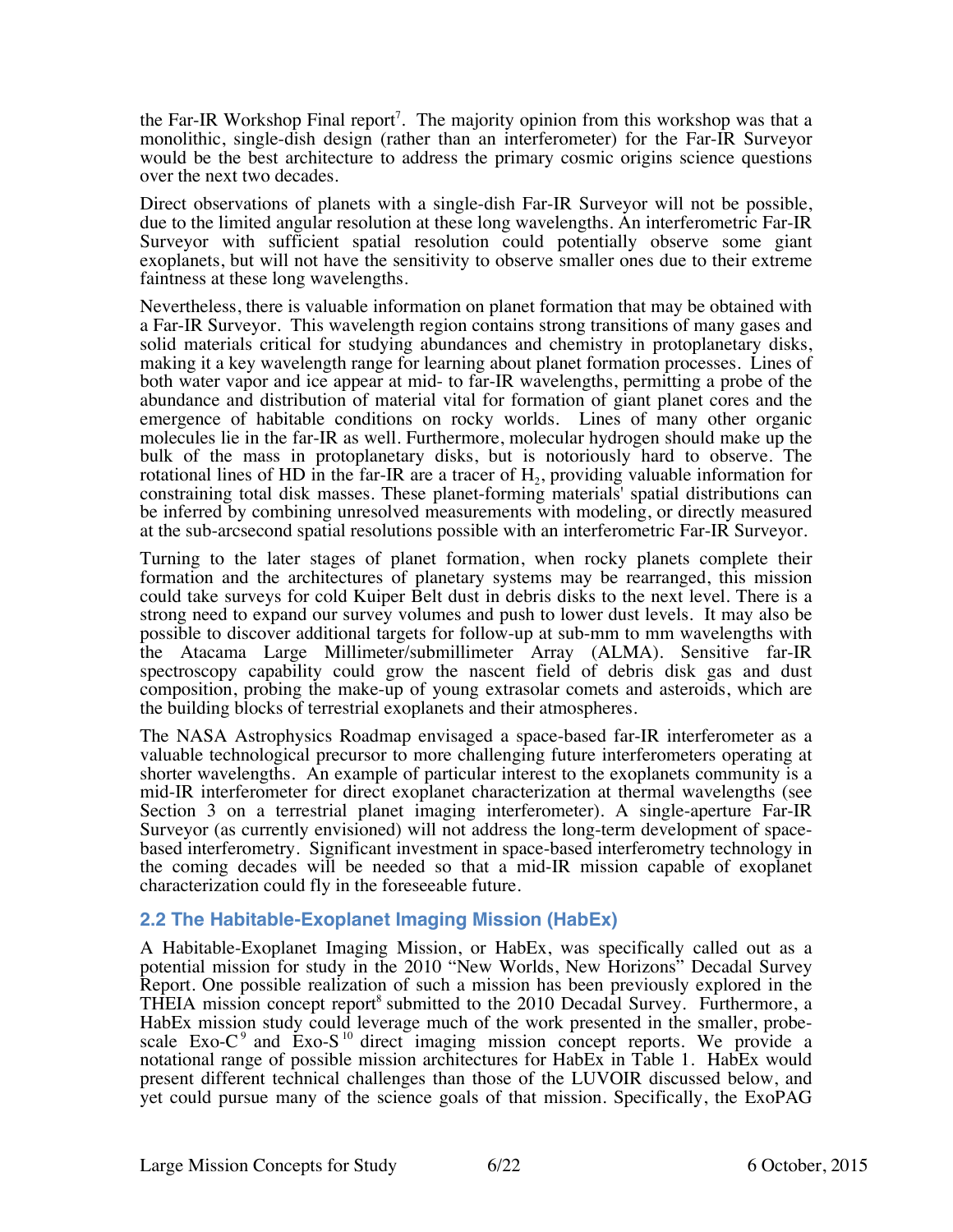community feels such a mission would be worthy of consideration for flagship-class support if it could:

- 1) Search for and characterize potentially habitable<sup>c</sup> worlds.
	- a) Search for via direct detection of reflected starlight Earth-sized planets in the habitable zones of other stars; with a searchable sample size sufficient to yield at least one detection with high probability.
	- b) Understand the atmospheric and surface conditions of those exoplanets.
	- c) Specifically, search for water and biosignature gases on those exoplanets.
- 2) Place the Solar System in the context of a diverse set of exoplanets.
	- a) Directly detect reflected starlight from a wide range of exoplanets, and transit spectra from a wide range of exoplanets, in order to:
	- b) Understand the atmospheric structure and composition of these exoplanets, and
	- c) Search for signs of habitability and biological activity in non-Earth-like planets.
	- d) Image faint debris disks and exozodiacal light, in order to constrain their structure and composition and lend insights on planet formation processes.
	- e) Characterize the architectures of exoplanet systems as a function of stellar type over time.
- 3) Study and characterize protoplanetary disks.
	- a) Image surface brightness features in protoplanetary disks, and determine whether these features as caused by newly-formed planets.
	- b) Search for faint scattered light from the material crossing the central, opticallythin clearings in "transitional disks" nearing the ends of their lives.
	- c) Determine the locations of the outer edges of protoplanetary disks, in order to constrain how fine dust moves across the region corresponding to the Kuiper Belt in our own planetary system.
	- d) Search for vortices within protoplanetary disks in scattered light in the nearest systems, thought to be potential sites of planet formation. Use repeat observations to detect the movements of the features, further constraining the locations and properties of the planets or planet-forming processes responsible.

As outlined in Table 1, the notional design of the HabEx mission includes a UV-capable telescope and instrument suite, with the primary goal of addressing cosmic origins science. However, with this capability, HabEx could also provide important information on the stellar environment of exoplanets, vital for accurate calculations of atmospheric heating and photochemical processes. UV spectroscopic capability in particular is especially important, as these photons play a critical role in photochemistry. Stellar UV flux from late-type main sequence stars is produced by magnetic activity, which is difficult if not impossible to model and cannot be observed with other facilities.

## **2.3 LUVOIR Surveyor**

A Large UV/Optical/near-Infrared (LUVOIR) surveyor mission would bring tremendous capabilities for exoplanet science. Possible realizations of such a mission have been previously explored in the NASA Astrophysics Roadmap, and, more recently, in the "From Cosmic Birth to Living Earths" AURA report<sup>11</sup>. We provide a notational range of possible mission architectures for LUVOIR in Table 1. Such a mission would provide incredible science capabilities that are relevant to astrobiology and to comparative (exo)planetology. LUVOIR could have a profound impact on these areas of science by pursuing the following list of objectives:

c In this document, we describe missions that are capable of searching for habitable conditions and biosignatures. However, we do not specifically define the term "habitable," nor do we specifically define what we consider to be "biosignatures." This is because the definitions of these terms have not yet been standardized across the exoplanet community. In section 6.1.1 we argue that community activities along these lines are ultimately required, in order to properly define these terms and thus the requirements for missions like HabEx and LUVOIR.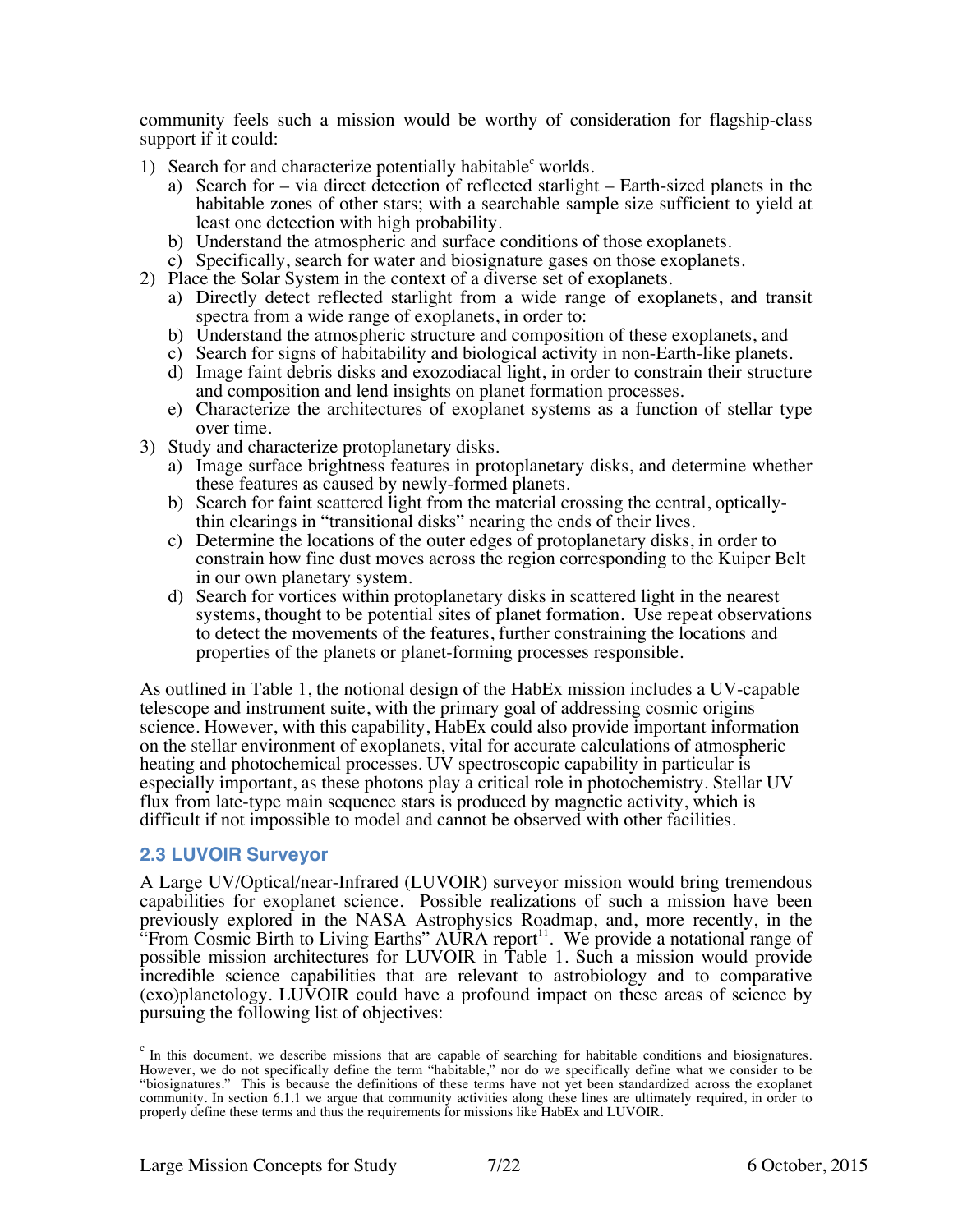- 4) Search for, characterize, and survey potentially habitable worlds.
	- a) Directly detect reflected starlight of Earth-sized planets in the habitable zones of other stars, with a statistically meaningful number of detections, in order to:
	- b) Analyze the frequency with which these worlds have certain atmospheric and surface properties, and specifically:
	- c) Constrain the frequency of habitability and biological indicators on Earth-sized planets in the habitable zones of other stars.
- 5) Place the Solar System in the context of a diverse set of exoplanetary systems.
	- a) Directly detect reflected starlight from a wide range of exoplanets, and transit spectra from a wide range of exoplanets, in order to:
	- b) Understand the atmospheric structure and composition of these exoplanets, and
	- c) Search for signs of habitability and biological activity in non-Earth-like planets.
	- d) Image faint debris disks and exozodiacal light, in order to constrain their structure and composition and lend insights on planet formation processes.
	- e) Characterize the architectures of exoplanet systems as a function of stellar type over time.
- 6) Study and characterize protoplanetary disks. LUVOIR would also enable the study and characterization of protoplanetary disks, and so address the science goals listed in 3 a-d above.

Because the contrast and resolution requirements for directly imaging potentially habitable planets are generally much more severe than those for imaging of protoplanetary and debris disks, goals 3 and 6 could be achieved be either mission. Of course, because of its (likely) larger collecting area and higher resolution, LUVOIR would enable the study of disks in finer detail at fixed distance, and the study of disks over a larger volume. The UV spectroscopic capability of LUVOIR would allow the characterization of high-energy radiation emission from exoplanet host stars, as described above for HabEx.

Although there is a high degree of overlap with the goals of LUVOIR, the difference in science goals 1) and 4) is significant and worth emphasizing. Our community feels that a mission that can find, image, and characterize potentially habitable exoplanets is worthy of a flagship mission. However, we are explicitly differentiating the expectation to image potentially habitable worlds and *search* for signs of life from the expectation to image enough potentially habitable worlds to *detect* biosignatures. The former only requires that we search for such signals, with no guarantees of detecting anything specific. The latter requires that we search for such signals on a sufficient number of targets to have a reasonable degree of confidence of finding something, or to at least constrain the abundance of such signals to a reasonable level. Goals 4c) and Goal 1c) are consistent with this differentiation. Goal 1c) only requires that we image potentially habitable worlds, obtain their spectra, and analyze their spectra for signs of habitability and life. It makes no assurances with respect to the detection of specific gases. Goal 4c) is significantly more ambitious, and would allow us to begin to estimate the abundance of habitable planets and possible biosignatures, and therefore turn the question of "Are we alone?" into a slightly more quantitative question: "How common are possible biosignatures on Earth-sized planets in the habitable zones of other stars?" And, should the abundance of those signatures be over a certain level (yet to be quantified) in the local galaxy, it would give us a very good expectation of detecting them at least once.

Addressing these science questions with both LUVOIR and HabEx are associated with a diversity of challenges. Some of these are science challenges that will require an interdisciplinary perspective to address. Thus, as we discuss in more detail below, we believe the STDTs should be composed of scientists with a diversity of expertise and significant interdisciplinary perspective to ensure the success of their activities and maximize the viability of this mission. We therefore believe that, the STDTs of both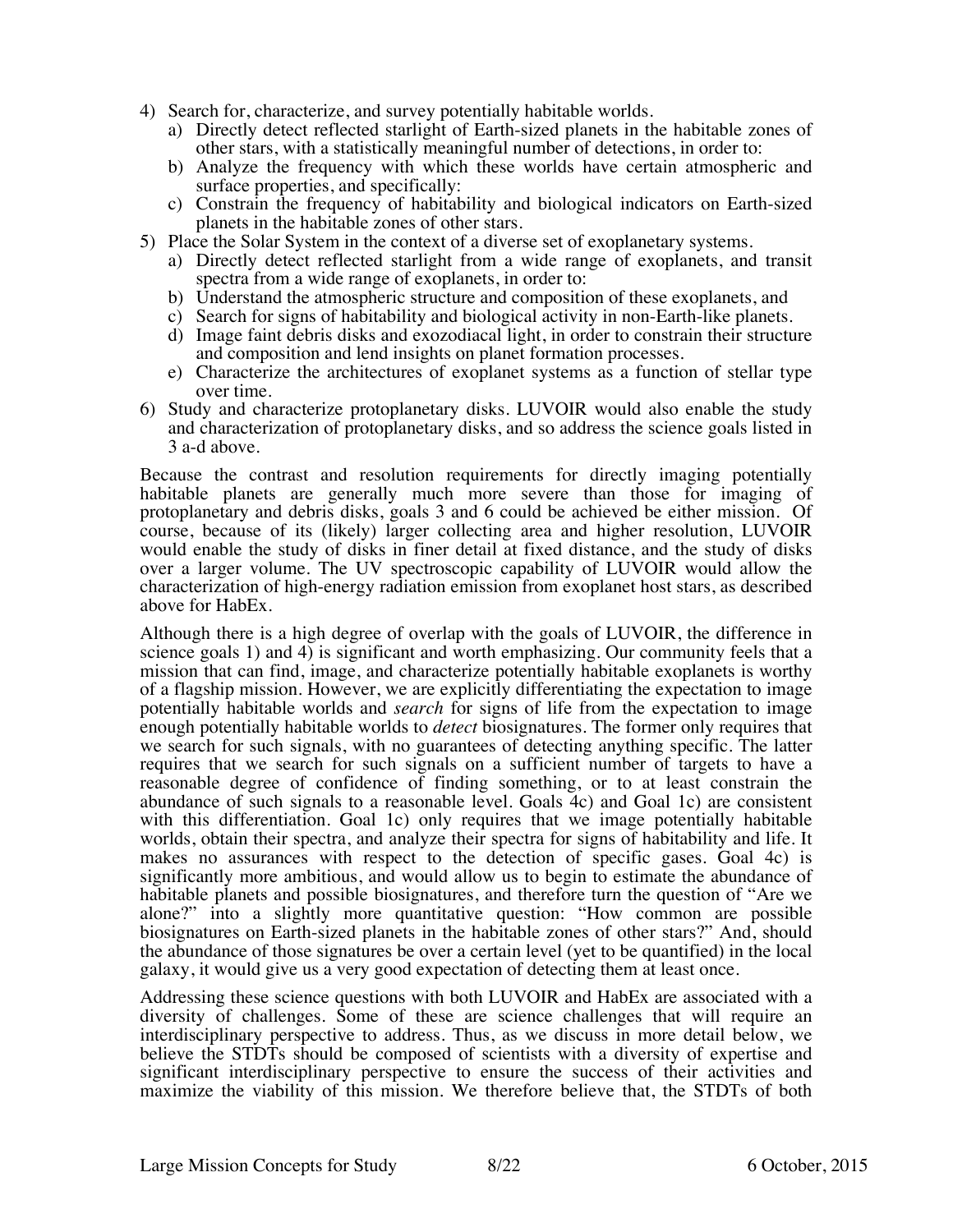HabEx and LUVOIR should have substantial representation from exoplanet scientists, planetary (solar system) scientists, and astrobiologists.

Other challenges are technical in nature, and we anticipate a need for further investment in technology development to maximize the opportunities for exoplanet-related science with LUVOIR and HabEx-like missions. The STDTs should have an opportunity to identify those areas in greatest need of development in advance of the decadal survey. Further, because many of the technical challenges faced by LUVOIR in particular may have the greatest impact on exoplanet science, most of the risk associated with not overcoming those challenges may be in achieving the maximal exoplanet science return. As a result, there is a desire in the exoplanet community for flagship-scale missions with technical challenges that differ in both scope and in detail, which is the primary reason we advocate studying a range of architectures, including both LUVOIR and HabEx.

## **2.4 The X-Ray Surveyor**

While we found that the potential exoplanet science applications of an X-Ray Surveyor were more limited than those of the Far-IR Surveyor and (in particular) HabEx and the LUVOIR Surveyor missions, we nevertheless identified compelling exoplanet science applications of this mission, as discussed below. Possible realizations of such a mission have been previously explored in the NASA Astrophysics Roadmap<sup>3</sup>. We provide a notational range of possible mission architectures for the X-Ray Surveyor in Table 1.

Although the exoplanet environment is traditionally thought of in terms of its relation to the host star's bulk photospheric flux, exoplanets also experience high energy ultraviolet and X-ray radiation, produced in the magnetically heated upper layers of the host star's atmosphere. In the past decade, there has been a growing recognition of the importance of the stellar high-energy radiation environment in determining planet formation, evolution, and possible subsequent habitability. From an exoplanetary perspective, this radiation controls the planets resulting temperature profile, atmospheric mass, and photochemistry. Therefore, understanding the high energy radiation environment in which the planet resides is extremely important for a proper grasp of planetary characteristics, as well as for the interpretation of any observations of atmospheric composition (especially as regards to detection of potential biomarker gases).

In recent years, attention has moved from not only the importance of the ultraviolet emission of exoplanet host stars, but to their X-ray emission. Soft X-rays play a significant role in exoplanetary atmospheric heating and escape; this emission is important for all host stars during stellar youth, when magnetic activity is high, but it is particularly significant for exoplanets orbiting low mass stars (i.e. M dwarfs). M dwarf stars are now known to host small exoplanets in equal or greater proportion as their more massive solar-like cousins<sup>12</sup>, and because they are also vastly more common than more massive stars (comprising 70% of all stars in the Milky Way), by number they are therefore the most likely hosts of potentially habitable exoplanets. However, as the habitable zones of M dwarfs lie at small orbital radii, otherwise potentially habitable planets orbiting these stars are particularly vulnerable to the effects of high-energy radiation. In addition, the stellar flare events that produce X-ray emission remain significant for these stars long past their youth, with X-ray and ultraviolet variability remaining high even for stars that do not flare frequently in optical wavelengths $13$ . It is not, however, immediately obvious whether these effects will be detrimental or beneficial: while small, Earth-size planets may have their atmospheres eroded completely $14,15$ , slightly larger planets (i.e. mini-Neptunes) may actually be eroded into volatile rich super Earths. As planet formation through accretion of local material around M dwarfs is expected to produce very dry worlds<sup>16</sup>, atmospheric erosion may provide an important alternate pathway to planetary habitability<sup>17</sup>.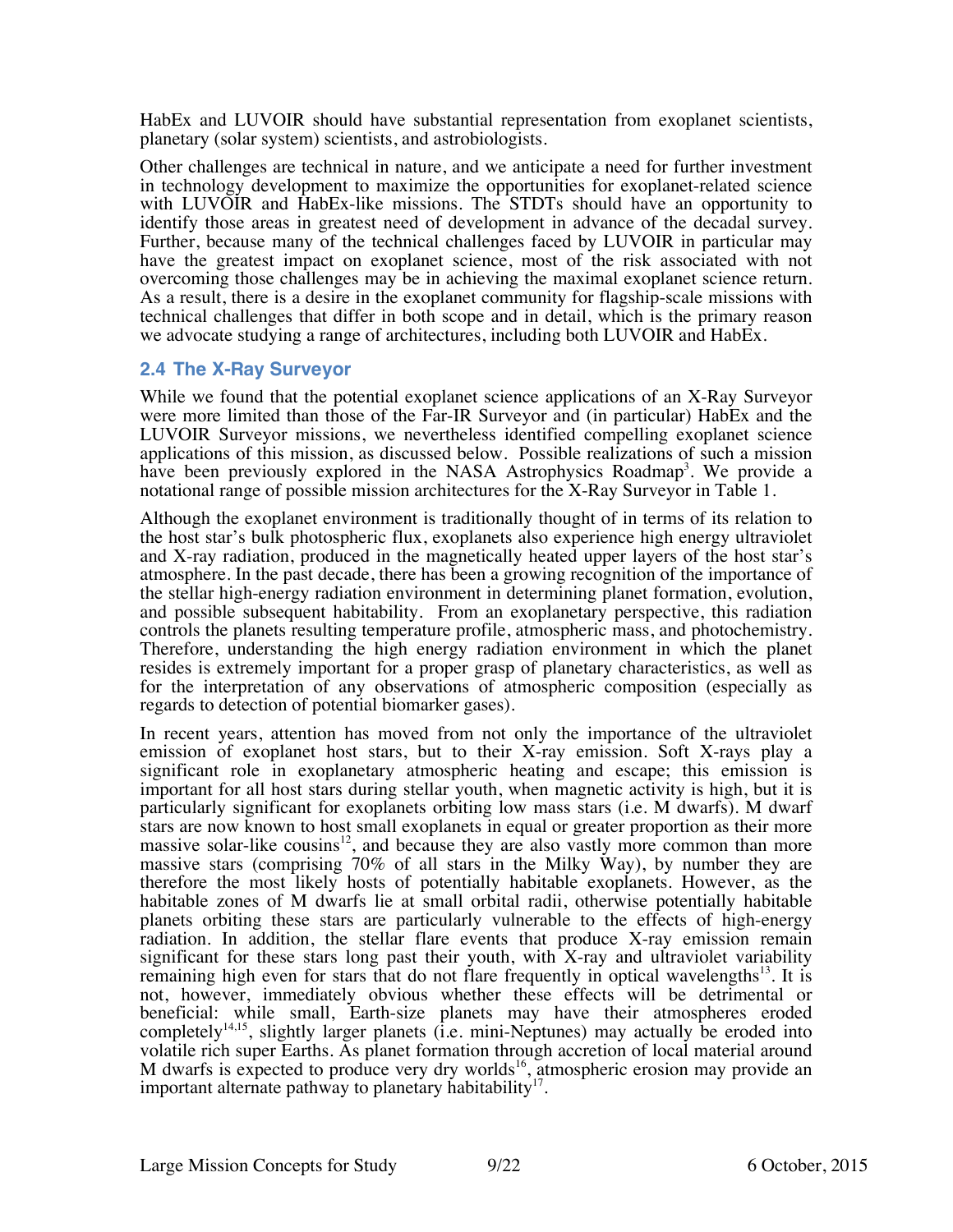The exoplanetary motivation for an X-Ray Surveyor mission is multifold: first and foremost, it would provide a means of characterizing the high-energy radiation environment of newly discovered exoplanetary systems. In the case of transiting worlds, observations of the X-ray transit light curve itself can also directly probe the atmospheric escape of exoplanets by allowing a measurement of the planetary exosphere  $18$ , constraining both the rate of escape and likely composition of the escaping material. In addition, an X-Ray Surveyor provides a means for identifying young exoplanet host stars. By targeting these stars in their youth, either for detection of previously undiscovered exoplanets or follow-up of known planets, one can study the earliest stages of planetary formation and evolution. The youth of these systems is important not only for understanding the effects of high-energy radiation on the planetary atmosphere, as well as studying that environment as a function of  $age<sup>19</sup>$ , but also for identifying young systems that might be used to constrain orbital evolution scenarios.

## **3. Other Flagship Missions Considered: A Terrestrial Planet Interferometer**

Ultimately, there is a need to characterize directly imaged exoplanets in the thermal infrared (roughly 5 - 20 microns for temperate planets). Mid-infrared observations are complementary to optical observations for four reasons.

First, thermal measurements of a planet directly constrain its surface temperature, by enabling an estimate of how much energy a planet radiates. Combined with measurements of the incident stellar flux, the infrared and optical observations together provide an estimate of the planet's Bond albedo and internal heating mechanisms.

Second, infrared spectroscopy can be used to place constraints on the presence and abundance of many additional greenhouse gases (e.g.  $CO<sub>2</sub>$ , water), which absorb thermal infrared radiation and strongly influence the planet's surface temperature and habitability. A planet's Bond albedo and greenhouse gas abundance are the most important determinants of the planet's climate, including its potential habitability.

Third, time-resolved thermal measurements constrain a planet's response to variable incident stellar flux. The planet's rotation causes diurnal variation, while its obliquity and eccentricity may cause seasonal variation. The response to varying radiation forcing constrains the thermal response time of the planet, and hence the atmospheric mass, the presence of a heat sink (e.g. an ocean), and heat transport efficiency.

Finally, mid-infrared spectroscopy is sensitive to many known biosignature gases, including  $O_3$  and CH<sub>4</sub> (but not  $O_2$ , which is detectable in the optical). Observation of some of these gases will likely be needed to confirm that any biosignatures detected in the optical with LUVOIR or HabEx are true signs of extrasolar life.

Unfortunately, measuring the thermal emission of an Earth analog exoplanet is extremely challenging. Obtaining the required angular resolution at these wavelengths demands interferometry; obtaining the needed extreme contrast requires suppressing starlight while outside Earth's atmosphere (e.g. nulling interferometry, as used by the Darwin<sup>20</sup> and TPFoutside Earth's atmosphere (e.g. nulling interferometry, as used by the Darwin<sup>20</sup> and TPF-<br> $I<sup>21</sup>$  mission concepts). Neither of these technologies is yet mature for space-based platforms, and thus they warrant further study and development. Further discussion of this topic appears in the section on the Far-IR Surveyor (Section 2.1).

## **4. Characterization of Transiting Planets: Prospects for LUVOIR, HabEx, and a Probe-Class Mission**

The primary method of characterizing exoplanets used by the LUVOIR and HabEx missions described above is direct imaging and spectroscopy. Yet, the current workhorse method of characterizing exoplanets is entirely different: transit spectroscopy. The transit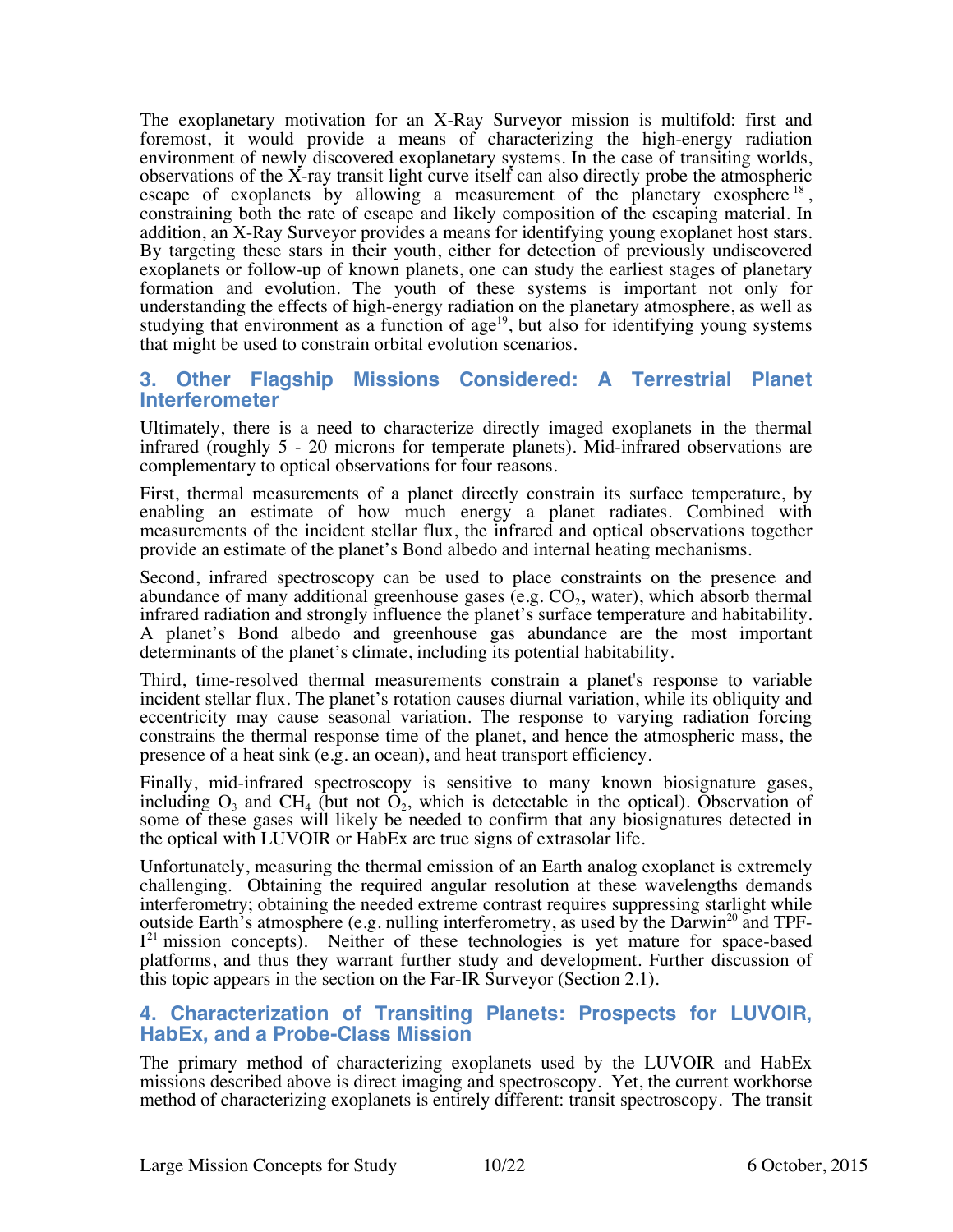spectroscopy method exploits the spectral-temporal modulation of light from a star-planet system that occurs in cases where the plane of the planet's orbit causes the planet to pass in front of, or behind, the parent star. Measurements of these events can be used to infer the emission and/or reflection properties of a planet's atmosphere and surface as well as the transmission spectrum of the planet's atmosphere. Transit spectroscopy, both in the visible and near infrared, has been one of the only methods for studying the composition and conditions of exoplanet atmospheres. Current transit characterization capabilities are primarily limited to the Hubble Space Telescope and Spitzer Space Telescope, and ground-based facilities in some exceptional cases. Only about 20 exoplanets have been characterized in detail over the last five years with these resources, because most of the known transiting planets orbit faint stars. Therefore, our understanding of the known transiting planets orbit faint stars. atmospheres, compositions, and properties of transiting planets (and therefore, exoplanets in general) remains poor.

The combination of the Transiting Exoplanet Survey Satellite (TESS)<sup>22</sup> and the PLAnetary Transits and Oscillations of stars (PLATO)<sup>23</sup> missions will find thousands of bright transiting planets, ranging from gas giants to temperate terrestrials, providing a wealth of potential targets. The TESS discoveries, in particular, will enable an atmospheric survey of  $10^2$  to  $10^3$  bright hot Jupiters and warm sub-Neptunes using JWST. Planets are extremely complex: the mass and temperature of a planet provides exceedingly poor constraints on a planet's atmospheric composition, dominant chemical processes, evolutionary history, and formation scenario. The overarching questions of exoplanetary diversity, formation, and evolution all require, or are assisted by, the detailed study of a large and diverse set of exoplanetary atmospheres and surfaces.

TESS is also expected to discover a few temperate terrestrial planets transiting nearby M-Dwarfs, which may host habitable conditions or even life. Additional complexity is introduced by our quest to identify potentially habitable worlds outside our solar system where life may exist. Properly characterizing these "temperate terrestrials" identified by TESS will be time-intensive: JWST will need months to provide tantalizing constraints on the presence of an atmosphere, planetary rotational state, clouds, and greenhouse gases.

As argued in the ExoPAG SAG10 report "Characterizing Transiting Planet Atmospheres through  $2025^{\prime\prime24}$ , even assuming optimistic allocations of time on JWST for transit characterization, it is unlikely that JWST will be able to carry out both a comprehensive atmospheric survey of a large number of hot Jupiters and warm sub-Neptunes *and* the detailed characterization of the temperate terrestrial planets discovered by TESS. Furthermore, depending on several currently unknown factors, it is unclear if JWST will be able to definitively demonstrate habitable conditions on these temperate terrestrial planets. Finally, given its predicted launch date of 2024, most of the planets detected by PLATO will be discovered after the nominal mission lifetime of JWST.

Thus, in planning for the 2020 decadal survey, we must consider the post-JWST era and what role transit spectroscopy may have in the study of exoplanets. Clearly, transit spectroscopy has a potentially critical role, and is a needed capability, beyond the operational JWST timeframe.

Given the questions of diversity, habitability, formation, and evolution, we can anticipate some aspects of transit-spectroscopy-capable missions that would have high scientific values in the post JWST era. These would include:

- 1. Infrared spectroscopic capability to detect and determine the abundance of the important molecules in exoplanet atmospheres.
- 2. Visible spectroscopic capability to determine the amount of aerosols and clouds in exoplanet atmospheres.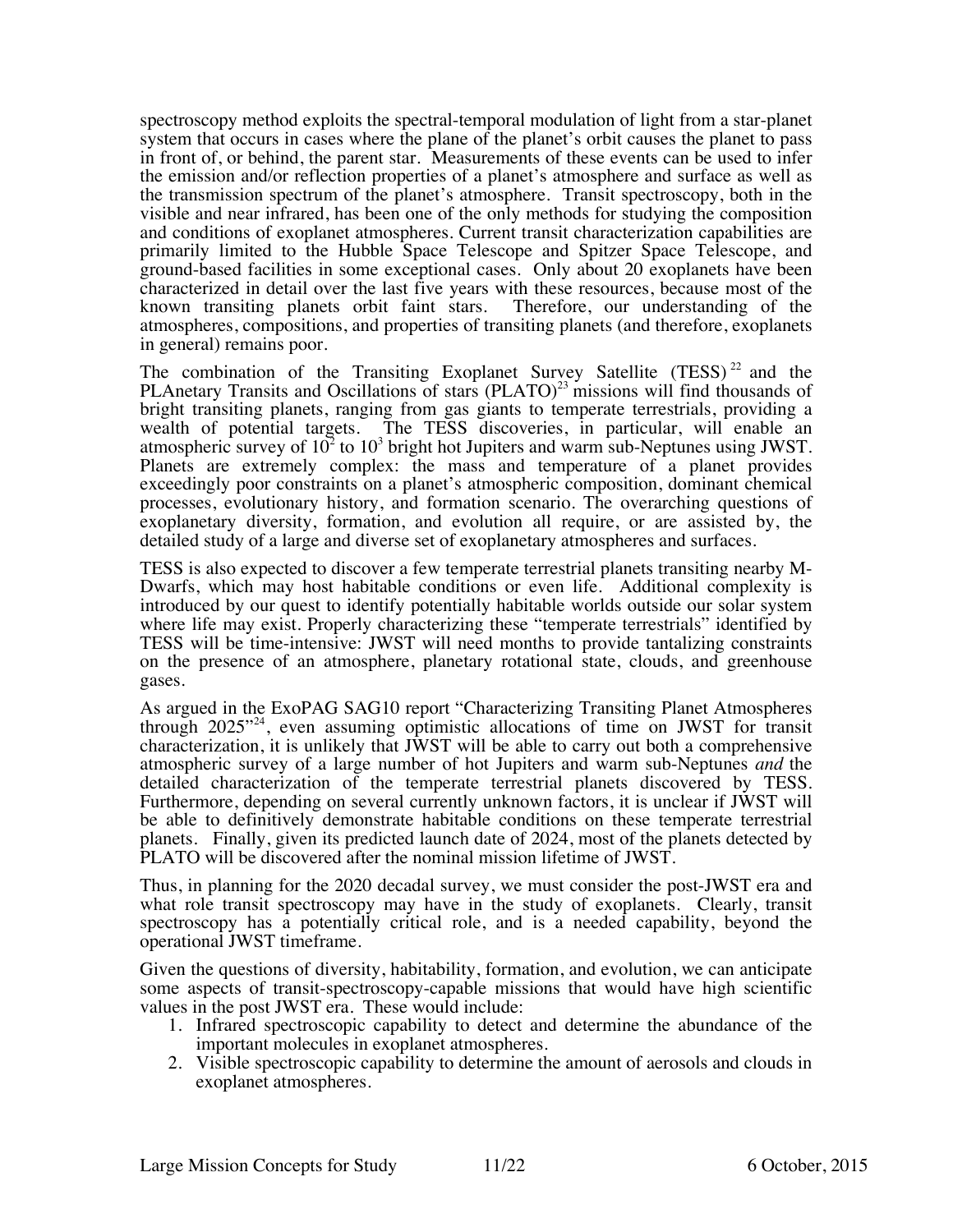- 3. UV spectroscopic capability to determine the level of photochemical activity likely present in an exoplanet's atmosphere.
- 4. Simultaneous visible and infrared spectral coverage to reduce uncertainty introduced by stellar variability.
- 5. Simultaneous UV-visible-IR spectroscopic capability to reduce uncertainty introduced by stellar variability.
- 6. Capability to observe many hundreds or thousands of planets.

For the Astronomy 2020 Decadal Survey, there are currently three mission possibilities that can be considered in light of the overarching science questions and measurement capability for transit spectroscopy. A short notional description of each concept is given below.

**HabEX** In addition to the instrument required for the direct detection and characterization of exoplanets, a UV imaging and spectroscopic instrument will likely enable a broad range of cosmic origins science. When combined with a visible-light instrument with a wavelength range out to 2.5 microns and  $R \sim 200$  spectroscopic capability, the UV and optical instruments would allow for valuable transit characterization measurements. Depending on the aperture and precise instrumentation of HabEx, it may be able to follow-up the most promising but difficult targets identified by TESS and JWST, and improving the characterization of their atmospheres.

**LUVOIR** is a general astrophysics flagship mission concept based on a warm 8-16m telescope with multiple instruments covering a broad range of astrophysical capabilities (see Table 1). Whether infrared capability between  $2.\overline{5}$  microns and  $5.0$  microns is included is unclear; coverage to 5 microns is very important for biomarker false positive rejection. UV and visible imaging spectroscopy capability is assumed, but, similar to Hubble, it is not clear that UV+visible+IR capability can all operate on the same target simultaneously. Nevertheless, for apertures on the larger side of those nominally considered for LUVOIR, it will likely be able to better characterize the most promising temperate terrestrial planets identified by JWST, and thus most definitively assess whether the conditions on these worlds are indeed habitable.

**A Probe-class Transit Spectroscopy Mission** represents a concept for a transit spectroscopy survey mission based on a relatively small-aperture, passively cooled  $\sim$ 1.5 m telescope. In order to be optimized for a transit characterization, such a mission should have the capability of continuous and simultaneous spectroscopy in the UV, visible, and IR for wavelengths as long as 8 microns. Such a mission operating for 5 years, with the majority of time dedicated to transit spectroscopy, could characterize a large number (several hundreds) of transiting hot Jupiters and warm Neptunes, although its aperture would be too small to enable the characterization of temperate terrestrial planets.

#### **5. Probe-class Missions**

There was a general consensus in the ExoPAG that there exist compelling probe-class (<\$1B) missions that could contribute significantly to exoplanet science. We identified three missions that we advocate should be considered for detailed study in advance of the next decadal survey, both because of the science capabilities they enable, and because they may represent possible exemplars of compelling probe-class missions that could be used to justify a dedicated probe-class mission line, analogous to the New Frontiers program in NASA's Planetary Science Division.

#### **5.1 Starshade for WFIRST-AFTA**

A probe class starshade mission can rendezvous with and effectively leverage WFIRST- AFTA to capture early spectra from Earth-like exoplanets and critically inform the design of future exoplanet flagship missions. Continuing dark energy observations in parallel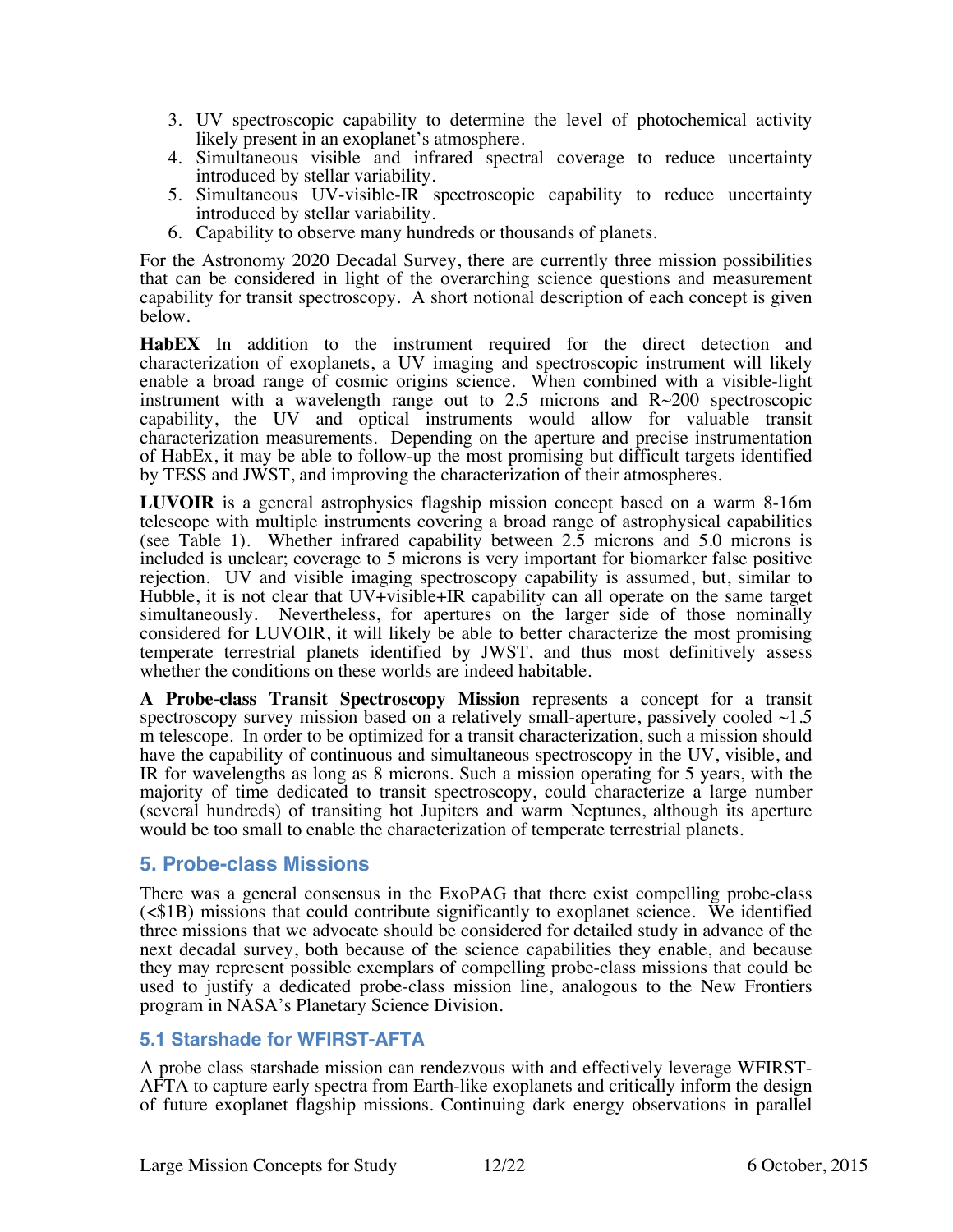with starshade observations minimizes the impact to primary mission objectives. WFIRST-AFTA can be made starshade ready with minor modifications to the baseline coronagraph instrument and by adding a radio system for starshade communications and range measurement. The case study Rendezvous Mission detailed in the Exo-S STDT Report<sup>10</sup> is a 3-year Class  $C^{25}$  mission that targets a broad range of planet types and emphasizes low-cost and technology readiness over science performance. Another attractive scenario to consider is a 5-year Class B mission optimized to detect Earth-like exoplanets. Striking an optimal balance between the Inner Working Angle (IWA) and bandwidth opens up access to a large number of habitable zones. Adding solar electric propulsion and mission time enables their exploration. Early simulations show that at least 10 exo-Earths can be detected if  $\eta_{\text{Earth}}$  is at least 20%. A much larger number of other planet types will also be detected. The option remains to spectrally characterize a subset of detected planets, over a wider bandwidth and larger IWA.

We note that the motivation for a starshade "rendezvous" mission rests upon the assumption that the WFIRST will remain the next NASA flagship mission after JWST, and that it will include an internal coronagraph instrument. Should either (or both) assumptions end up being violated, than probe-class direct imaging missions similar to the Exo-C and/or Exo-S mission concepts should be considered in more detail, as they could provide needed demonstration of starlight suppression technologies in flight.

## **5.2 Transit Characterization Mission**

As discussed in Section 3 above, a dedicated transit spectroscopy survey mission based on a passively cooled  $\sim$ 1.5 m telescope would provide a highly-capable mission for characterizing the atmospheres of a large number of transiting exoplanets. The basic mission concept would include continuous and simultaneous UV, visible, and IR spectroscopy for wavelengths up to 8 microns, with a mission lifetime of 5 years. Such a mission would enable a large survey of exoplanets. Whether or not a probe-class transit characterization mission is justified will depend somewhat on amount of time for transit characterization available on JWST. A detailed discussion about the scientific A detailed discussion about the scientific justification for a probe-class mission in concert with JWST is provided in the SAG 10 Report<sup>24</sup>.

Nevertheless, at least for large planets orbiting bright stars, such a probe-class mission would likely prove substantially more capable than JWST, HabEx or LUVOIR, due to both the ability to acquire simultaneous spectroscopy to longer wavelengths, and due to the much larger amount of time that would be spent on transit characterization observations. Note that such a probe-class transit characterization mission would *not* be capable of detailed characterization of temperate terrestrial planets. These measurements require JWST at the very least, and perhaps additional instrumentation on HabEx or LUVOIR, as described above. Furthermore, since the probe-class mission would almost certainly be launched well after JWST, it is unlikely to be able to identify interesting systems for further study with JWST.

Thus, depending on the returns of JWST, it may be that the best way to maximize the scientific returns of TESS and PLATO is a "three-pronged" approach. JWST could be used to perform detailed atmospheric characterization of the most interesting transiting targets identified from TESS (transit, eclipse, and - when possible - phase-resolved spectroscopy), including the handful of temperate terrestrial planets to search for potentially habitable conditions. Instruments on a flagship mission like HabEx or LUVOIR may then allow for better constraints on the habitability of these terrestrial planets. Provided the community still identifies the need, a probe-class mission operating in the next decade with the notional parameters described above could perform a comprehensive survey of a large fraction of the bright Hot Jupiters and Warm Neptunes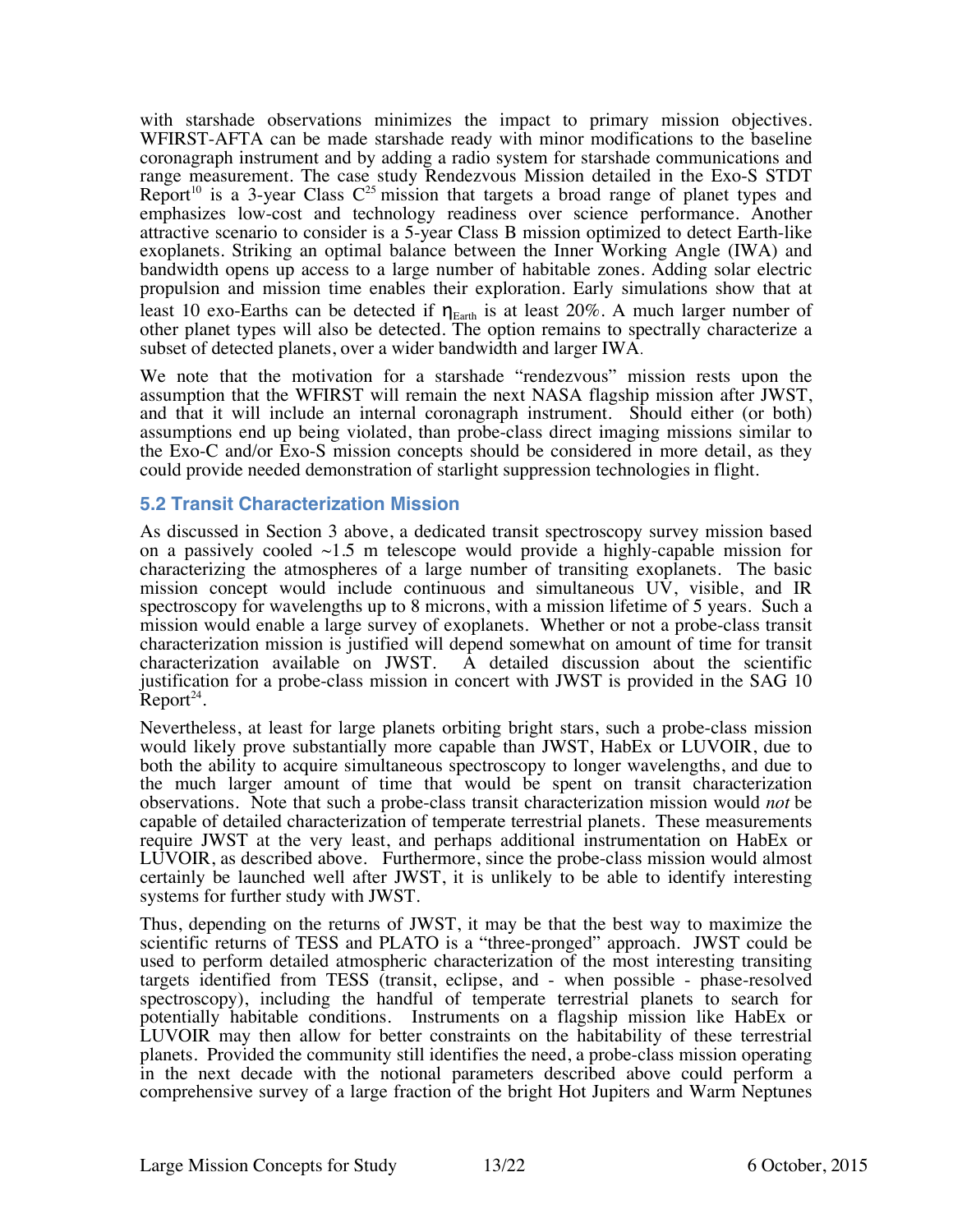identified by TESS and PLATO, measuring eclipses and phase variations for several hundred planets.

## **5.3 Astrometry Mission**

As an example of a probe-class astrometry mission, we consider a  $\sim$ 1.2m astrometric telescope, with a  $0.25 \text{ deg}^2$  FOV, which would use novel technologies to control systematic errors to near photon-limited performance. An example of such a mission is the ESA Theia<sup>d</sup> concept<sup>26</sup>, a 0.8m astrometric telescope with an estimated cost of  $\sim$ \$630M. A more ambitious 1.2 m telescopes would still likely fall below the \$1B cost cap of a probe class mission. As the photon-limited astrometry integration time goes as  $D^4$ , a

1.2m telescope could observe nearly twice as many targets at 1 μas precision than a 1m telescope. For bright targets (i.e., nearby stars being searched for Earth analogs) the accuracy is limited by photon noise of the reference stars. For faint targets the photon noise of the target is the limiting factor. The photon limited accuracy for stars  $V < 7$  mag  $\sim$ 0.4 μas in 1 hr. At V $\sim$ 10 the accuracy is  $\sim$ 1.0 μas in 1 hr, and is limited by the photon noise of the target. For  $V \sim 15$ , the photon-noise precision would be  $\sim 10$  µas in 1hr. Note that the achievable precision of such a mission would be considerably better than that expected for Gaia<sup>27</sup>, which is expected to achieve an *end-of-mission* measurement precision of at best  $\sim$ 10 µas for stars brighter than V $\sim$ 12.

Such a probe-class astrometry mission would enable the detection of Earth-mass planets around the stars nearest to the Sun. A Sun-Earth clone at 10 pc would have an astrometric signature of 0.3 mas. Assuming a  $SNR~6$  for detection (< 1% false alarm probability), for bright (V<7) stars, a total integration time of 64 hours (spread over  $> 20$ epochs over 5 years) would enable the detection of an Earth analog at a signal-to-noise ratio of  $\sim 6$  (< 1% false alarm probability). Assuming  $\sim 25\%$  of a 5 year mission is devoted to searching the most nearby stars for Earth analogs, ~160 stars can be surveyed down one Earth mass in the middle of the habitable zone out to a distance of 20 pc. If  $\eta_{\text{Earth}}$  is 10%, 16 Earth analogs would be discovered. Other planets with larger astrometric signatures would also be detected, including most of the known RV planets, for which the orbital inclination would be measured.

In principle, such a survey could identify targets for a HabEx or LUVOIR mission, thereby potentially increasing the efficiency of these missions and/or enabling the same science yield for smaller apertures. The utility and value of an astrometry mission to act as such a precursor mission depends on many factors, such as the achievable astrometric precision, the architecture and starlight suppression technology of HabEx or LUVOIR, the sample of stars being targeted, and the frequency of potentially habitable planets, and others. Therefore, this potential application should be studied in more detail. Regardless, such a mission would likely be able to measure the masses and refine the orbits of planets imaged by HabEx or LUVOIR, which is crucial for interpreting the habitability of these planets, and may be difficult or impossible with any other method.

## **6. Concerns Regarding the Structure and Charge of the STDTs**

## **6.1 Concerns Specific to the HabEx and LUVOIR Missions**

## **6.1.1 The Need for Astrobiological and Biosignature Standards**

This document lists a search for biosignatures as a goal and science driver for both LUVOIR and HabEx. However, the definitions of terms such as "biosignature,"

<sup>&</sup>lt;sup>d</sup> Not to be confused with the Telescope for Habitable Exoplanets and Interstellar/Intergalactic Astronomy (THEIA) mission<sup>8</sup> discussed in Section 2.2.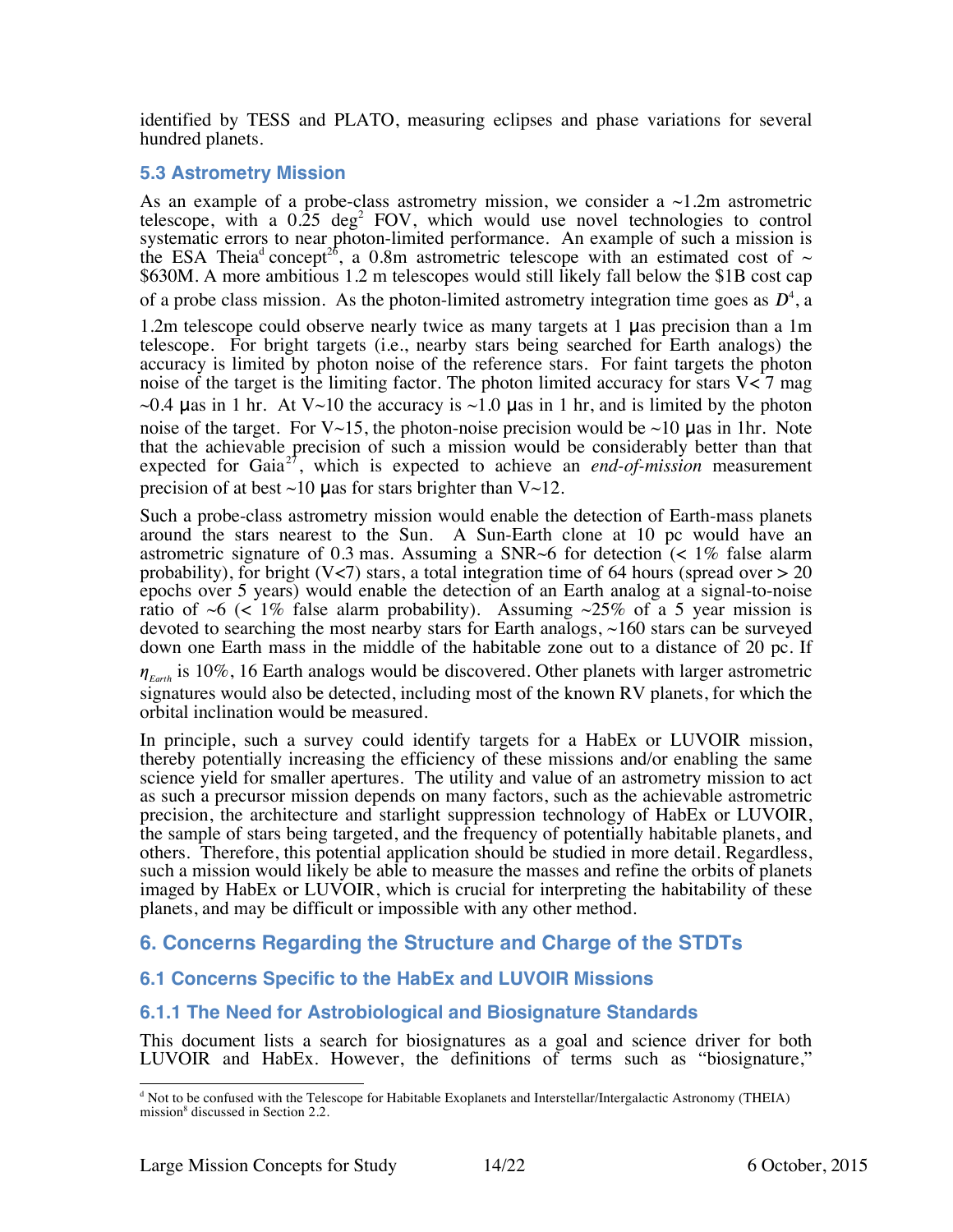"habitability," "Earth-like," and "signs of life" have not been standardized across the exoplanet community. This is a fundamental limitation on our ability to do such science, as these definitions should have some standardization prior to implementation of requirements for positive detections for these missions. There is therefore a need to incorporate lessons from the astrobiology community – which has been searching for signs of life on other planets in our solar system, and in the deep time history of our home planet – into the STDTs for these missions. In addition to informing definitions of these astrobiological terms, this will also allow better definition of what constitutes a biosignature, on discriminating between living planets and those with false positives for life, and on expanding the suite of biosignature gases the STDTs would be aware of. Likewise, it is critical to incorporate the expertise of exoplanet scientists that fully understand how past observations have upset expectations based on observations of our own solar system, and of models of exoplanetary systems. Ultimately, this will allow for an analysis of the extent to which either of these missions is capable of conducting a search for life, and an assessment of the technical capabilities required to conduct such a search. It will also allow these STDTs to be as thorough as possible in predicting the observations of categories of planets for which we have few – or in some cases zero – examples on which to base our expectations. This includes a comprehensive examination of "false positive" or "false negative" planets that respectively exhibit signs of life despite the lack of a biosphere, or exhibit no signs of life despite being inhabited.

#### **6.1.2 Topical Representation on, and Coordination between, LUVOIR and HabEx STDTs**

Regarding the Habitable-Exoplanet Imaging Mission (HabEx), and the Large UV/Optical/IR Surveyor (LUVOIR), the ExoPAG recommends that the direct detection and spectroscopic characterization of habitable exo-Earths be one of the highest priority science goals for these missions, and that the overall mission designs be compatible with that key science objective. For LUVOIR in particular, we advocate that this requirement be obtainable for statistically significant number of habitable exo-Earths. We also emphasize that knowledge drawn from Solar System observations is crucial to the definition of mission science requirements and data interpretation. Likewise, NASA mission science goals directly and indirectly benefit from supporting observations from ground-based facilities.

Similarly we feel that, in order to ensure broad support for both missions within both the exoplanet and cosmic origins communities, that significant cosmic origins (and exoplanet) science capabilities be baselined for *both* the HabEx and LUVOIR missions.

We therefore believe it is vital to ensure sufficient representation of the relevant scientific and technical expertise on both the HabEx and LUVOIR STDTs. We recommend that the membership of these STDTs reflect this high and equitable priority for both cosmic origins and exoplanet science. This can be accomplished by drawing a roughly equal fraction of the members of each STDT from the broad exoplanet community (including planetary scientists and exobiologists) on the one hand, and the cosmic origins community on the other hand.

We further suggest that the two STDTs should hold joint meetings, especially during the early stages. In particular, we recommend that they coordinate their starting assumptions on the state of the field, and that significant cross-talk take place during the detailed drafting of their science cases. Having common members of both teams (if feasible) may facilitate such coordination.

## **6.1.3 Standards Definition and Evaluation Teams**

We argue that NASA should consider setting up a small, transparent and unbiased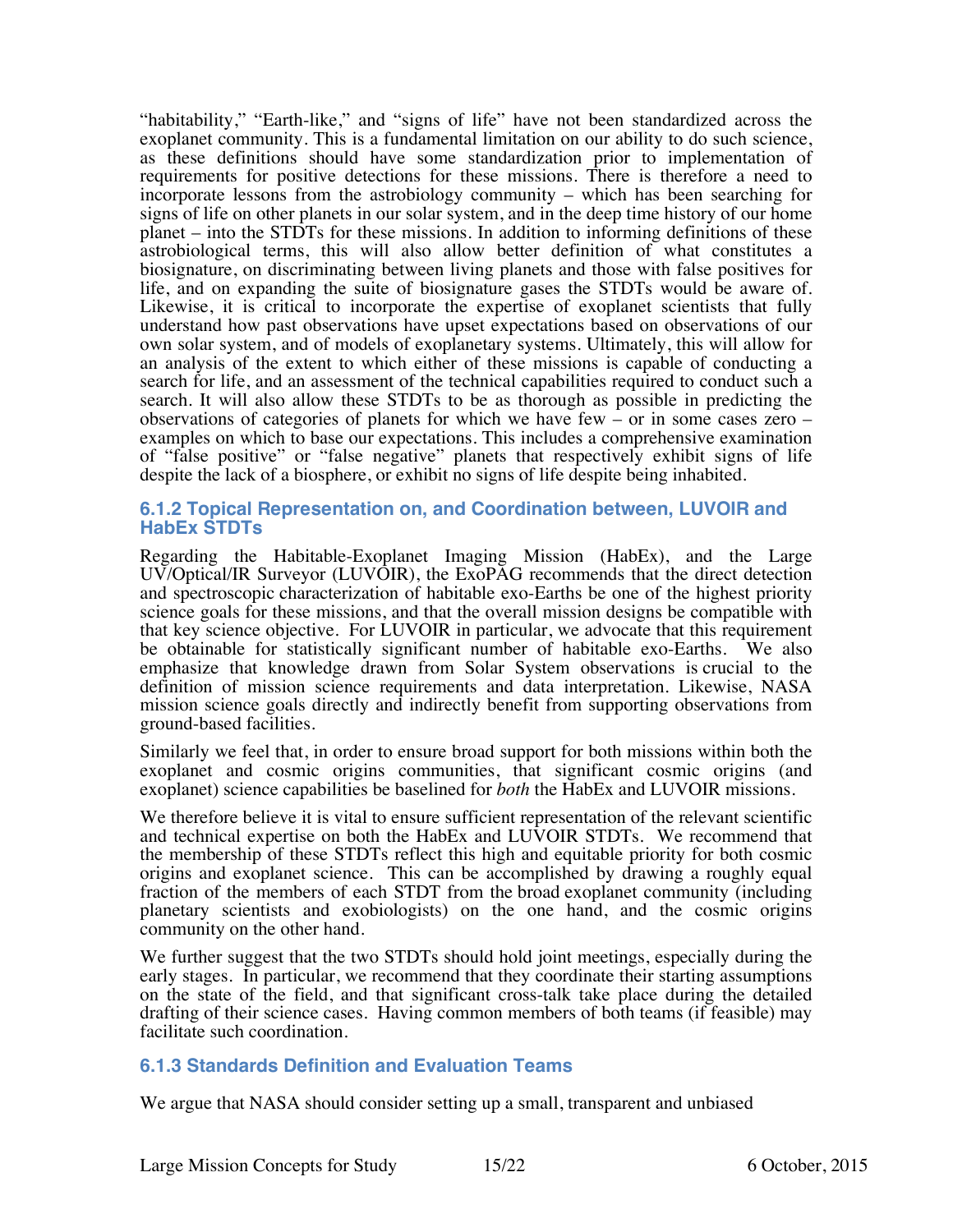"standards" team, in addition to the primary STDTs for each mission. The primary charge of this team would to evaluate the science yield and technical readiness of all the mission designs in a consistent and transparent manner, using agreed-upon sets of assumptions and methodologies. We note that creating one such team is likely to be particularly important for comparisons between HabEx and LUVOIR, as both the science goals and technological requirements of these missions are likely to have significant overlap, and NASA, as well as the community as a whole, will ultimately need to be compare and evaluate the expected science yields and technological requirements of these two missions in a consistent and fair manner. We note that this is one point of partial disagreement between the ExoPAG and COPAG reports. In particular, the COPAG states that: "There is no compelling reason to set up an independent review team outside of the STDTs to assess the scientific integrity of the STDTs' Cosmic Origins science assumptions or technical requirements, as is being recommended by the ExoPAG for the characterization of Earth-like exoplanets."

## **6.2 General Concerns**

## **6.2.1 Costing**

There is a clear need for a *fair*, *realistic*, and *consistent* cost analysis of flagship missions, done in advance of the decadal survey process, that is carried out on architectures that are *responsive* to the top-level science goals above. This will require a costing process that is applied equally to all STDTs (fairness), that best leverages the expertise of qualified, independent experts (realism), that attempts to level different estimates through interactions of different costing teams (consistent), and that measures cost relative to specific science requirements that are achieved by an architecture (responsiveness). We specifically note that the opportunity for interactions between the STDTs and the Cost Analysis and Technical Evaluation groups for the two probe studies (Exo-S and Exo-C) was considered useful, and that an opportunity for such interactions provides the community with a good model for the assessment of future missions.

## **6.2.1 International Representation**

A large mission for exoplanet science (LUVOIR or HabEx) is very likely to have a significant international component, reflecting both the technical scale of the mission but also the breadth of its science appeal. International partnerships in a large mission will require discussion and planning over an extended period. The STDTs that will be developing these mission concepts provide an opportunity to begin that dialog.

We recommend that NASA appoint one or two international 'Observers' to each STDT. Observers would not be full members. Instead, they would be invited to attend, but not directly participate in, STDT meetings and telecons, and to receive copies of materials discussed during the meetings. This would ensure that potential future partners are accurately informed of developments within NASA. We recognize two important restrictions on their participation. First, a key STDT objective is to provide input to the 2020 US Decadal Survey, and formal international participation should not be part of the process. Second, restrictions may need to be imposed to meet ITAR/EAR requirements.

We feel that this simple step would help lay the groundwork for future collaborations should one of the large missions be recommended by the 2020 Decadal Survey.

#### **6.2.3 Representation From Scientists in "Soft Money" Positions**

The United States is unique in its strong support for independent science organizations and a community of highly experienced, independent, "soft money" scientists. In forming the STDTs, it is strongly advisable to seek and enable participation from the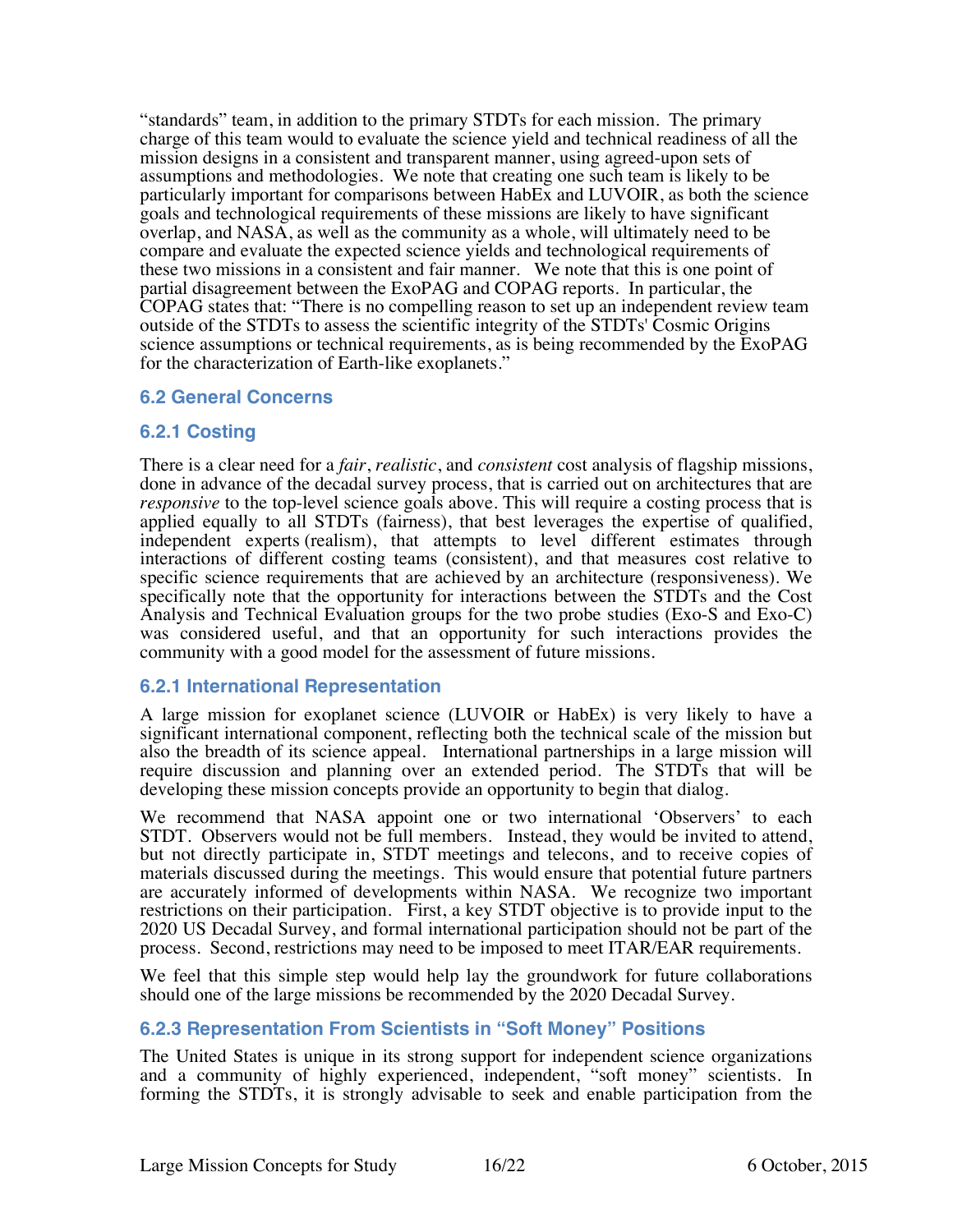most qualified exoplanet scientists, including soft money and/or non-tenured researchers who may not have institutional resources for extensive pro bono contributions. This could be achieved by providing a reasonable level support for STDT members to devote 10-20% of their time to the effort, depending on current and pending funding requirements and expected contributions. Strictly pro bono participation discourages broad segments of the astronomical community, especially younger researchers and independent scientists, who could otherwise offer fresh insight, useful tools, and valuable decision-making.

## **7. Conclusions and Summary**

Through a series of face-to-face and virtual meetings, the ExoPAG discussed at length its planned response to NASA's charge to identify a small (3-4) set of large mission concepts to be studied by Science and Technology Definition Teams (STDTs) in advance of, and in preparation for, the 2020 Astrophysics decadal survey. The consensus of the ExoPAG developed from these discussions is a recommendation that all four large mission concepts identified in the white paper as candidates for mission concept maturation prior to the 2020 Decadal Survey should be studied in detail. These include the Far-IR Surveyor, the Habitable-Exoplanet Imaging Mission, the Large UV/Optical/IR Surveyor, and the X-ray Surveyor. ExoPAG found that all four proposed mission concepts could address, to varying extents, important exoplanet science goals of the next 10-20 years. These science applications are outlined in Section 2 of this report.

The ExoPAG considered other flagship mission concepts for study, but none achieved sufficiently broad community support to be elevated to the level of these four primary candidate missions. Nevertheless, we concluded that at least one of the missions considered, namely a mid-infrared interferometer that can directly image the thermal emission of Earthlike planets, is likely to eventually be required to confirm the habitability of these worlds. Such a mission is extremely challenging, and the two most demanding required technologies (space-based high-contrast interferometry and formation flying) remain immature. We therefore advocate sustained investment in these technologies.

The ExoPAG identified a potential need for additional capabilities to characterize transiting exoplanets beyond those that will be available with JWST. This need may be addressed either by instruments on HabEx or LUVOIR, or via a dedicated probe-class mission, or both.

There was a general consensus that there exist compelling probe-class  $(\leq 1B)$  missions that could contribute significantly to exoplanet science. We identified three missions that we advocate should be considered for detailed study in advance of the next decadal survey: a starshade for WFIRST-AFTA, a dedicated transit characterization mission, and an astrometry mission. These mission are potentially compelling, both because of the science capabilities they enable, and because they may represent possible exemplars of viable and compelling probe-class missions that could be used to justify a dedicated probe-class mission line.

Finally, the ExoPAG outlined several concerns about the structure and charge of the STDTs that will be assembled in response to these reports. In particular, we identified a need for a fair, realistic, and consistent cost analysis of the missions, suggested that the representation of the LUVOIR and HabEx STDTs not be too heavily weighted to any particular discipline, and include representation from the planetary science community, as well as participation from the international community. We note that scientists in "soft money" positions, whose expertise is likely to be important for the success of the STDT activities, are at a disadvantage relative to those with more permanent funding lines. Therefore, financial support of these participates should be considered to ensure the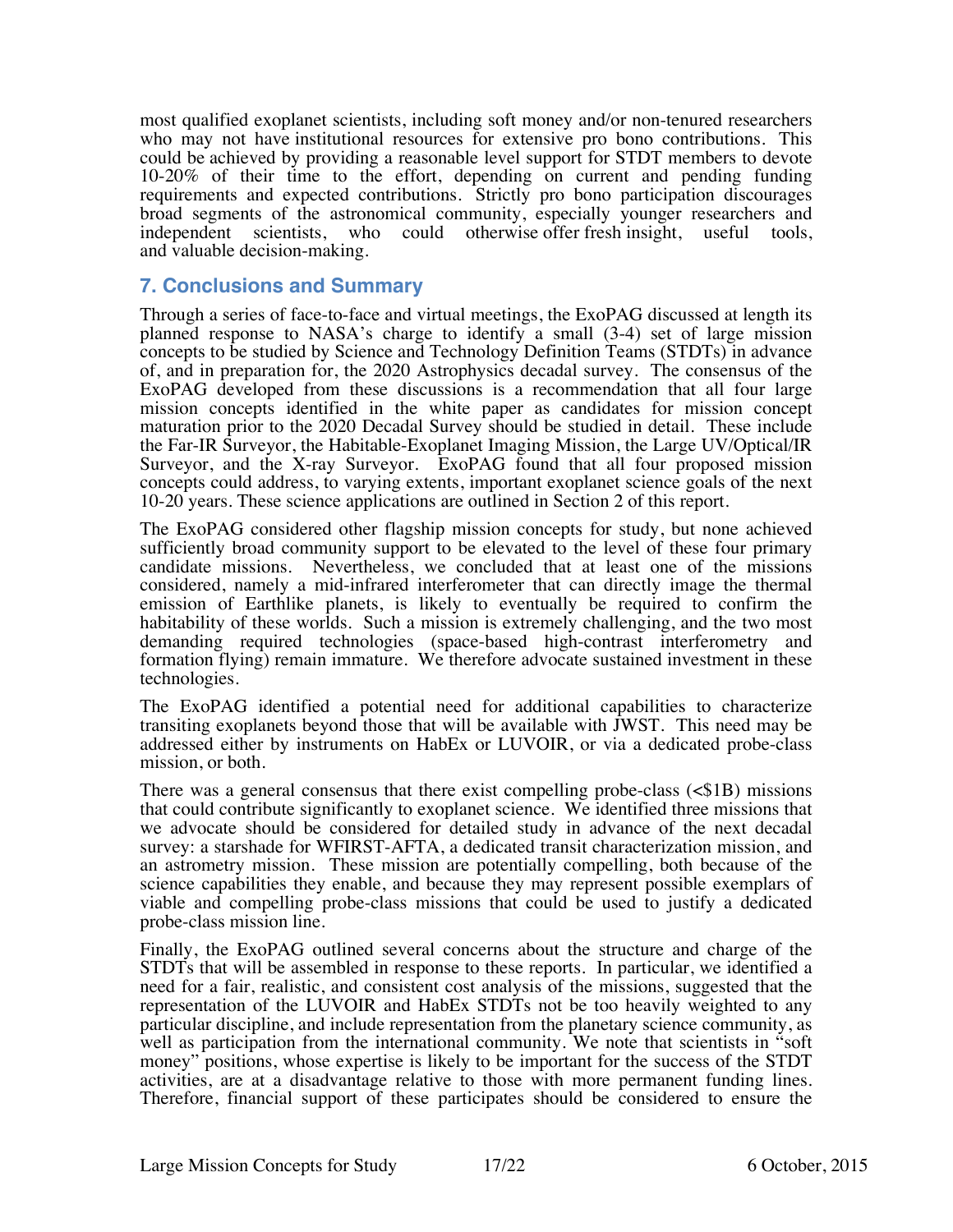participation of the most qualified scientists. Finally, we suggested that NASA consider assembling a transparent and unbiased "standards" team, in addition to the primary STDTs for each mission; the charge of this team would be to evaluate the science yield and technical readiness of all the mission designs in a consistent and transparent manner.

## **Acknowledgements**

The ExoPAG would like to thank Paul Hertz for giving us opportunity to provide input on the important decision of which large missions should be studied in detail in advance of the decadal survey. We would like to thank all of the members of the astronomical community, and the exoplanet community in particular, who provided input to this report. We acknowledge the extensive activities of the COPAG and PhysPAG in responding to this charge, and single out the efforts of Ken Sembach (COPAG EC Chair) and Jamie Bock (PhysPAG EC Chair) in particular, for their help with coordinating the process of gathering community input, and forging a consensus amongst the three PAGs.

#### **Appendix A: Processes and procedures used to solicit and incorporate community response**

The ExoPAG had already initiated the process of building consensus for an "Exoplanet Roadmap" through the SIG1 activities. The SIG1 was approved during the March 26-27, 2014 meeting of the NASA Advisory Council Astrophysics Subcommittee meeting. The charge of the SIG1 is as follows:

#### ExoPAG SIG #1: Toward a Near-Term Exoplanet Community Plan

The goal of this Science Interest Group is to begin the process of developing a holistic, broad, unified, and coherent plan for exoplanet exploration, focusing on areas where NASA can contribute. To accomplish this goal, the SIG will work with the ExoPAG to collect community input on the objectives and priorities for the study of exoplanets. Using this input, it will attempt to develop a near-term (5-10 year) plan for exoplanets, based on the broadest possible community consensus. The results of this effort will serve as input to more formal strategic planning activities that we expect will be initiated near the end of the decade in advance of the next decadal survey.

| 1/5/2014               | ExoPAG 9, Washington, DC               |  |
|------------------------|----------------------------------------|--|
| 6/6/2014               | ExoPAG 10, Boston, MA                  |  |
| 1/4/2015               | ExoPAG 11, Seattle, WA                 |  |
| 2/10/2015<br>2/11/2015 | SIG1 Stand-alone Meeting, Pasadena, CA |  |
| 6/2/2015               | SIG1 Virtual Meeting #1                |  |
| 6/14/2015              | ExoPAG 12, Chicago, IL                 |  |
| 7/14/2015              | $SIG1$ Virtual Meeting #2              |  |
| 8/18/2015              | $SIG 1$ Virtual Meeting #3             |  |

Table 2: Meetings in which the SIG1 and the "Charge to the Astrophysics PAGs regarding Large Mission Concepts" were discussed by the ExoPAG. These meetings were typically attended by ~40-50 people (in person and/or remotely). These attendees represented a reasonably broad cross section of the exoplanet community, as well as some representation from the Cosmic Origins and Physics of the Cosmos communities.

The ExoPAG has been working to respond to NASA's charge under the auspices of this SIG. The primary process by<br>which we solicited solicited community input was through face-to-face and virtual meetings. These meetings were also used to generate consensus points, the most important of most important which are summarized in Appendix B. These points formed the basis<br>of the report. The of the report. ExoPAG-specific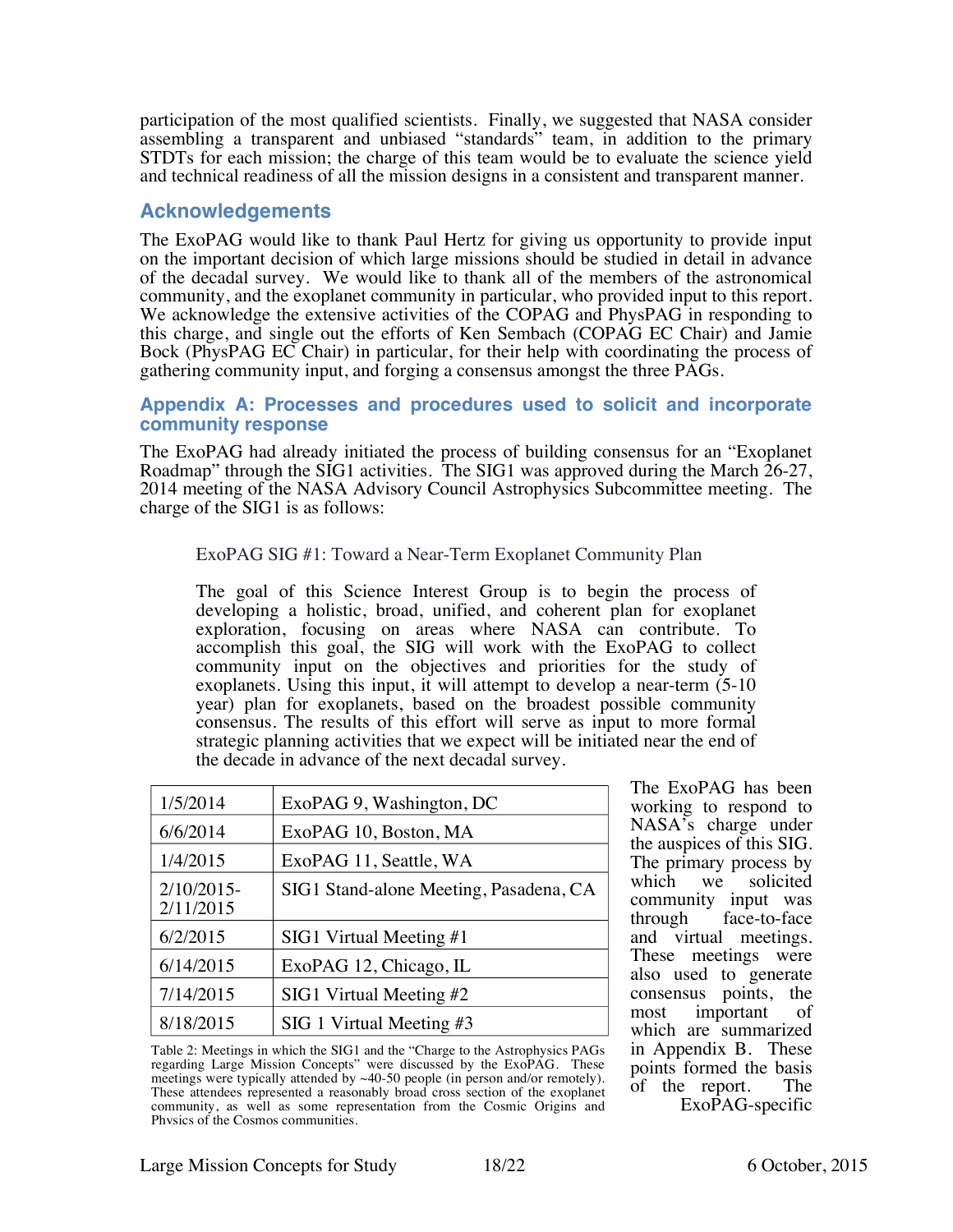meetings in which at least part of the time and discussion were devoted to responding to the charge are listed in Table 3. In addition, several members of the ExoPAG attended relevant meetings of the COPAG, PhysPAG, and their SIGs. Finally, we drew input from the COPAG-solicited white papers, which can be found on the COPAG website devoted to responding to the charge, as well as various reports, including the NASA Astrophysics Roadmap<sup>3</sup>, the TPF-C Report<sup>28</sup>, the New Worlds Observer report<sup>29</sup>, the THEIA report<sup>8</sup>, the Exo-C<sup>9</sup>, and Exo-S<sup>10</sup>, reports, and finally the AURA HDST report<sup>11</sup>.

## **Appendix B: Points of Consensus Achieved During ExoPAG 12**

The second day of the ExoPAG 12 meeting in Chicago, IL, was devoted to talks related to, and discussions about, the charge addressed in this report. One outcome of these discussions was a set of seven points of consensus among the attendees of this meeting. Specifically, the following propositions were put in front of the attendees, and a vote was taken (via a show of hands) as to whether or not the attendees agreed with the propositions. In all cases, all those in attendance who chose to vote, which constituted the majority of the attendees, supported the propositions below.

- 1. There was a general support for the WFIRST mission with a coronagraph **and** a starshade.
- 2. There was a general consensus that a broad range of apertures and architectures for direct imaging missions should be studied, encompassing both the nominal concepts of the HabEx and LUVOIR missions.
- 3. There was a general consensus that there should be a common executive summary with the other PAG reports. It was agreed that the executive summary should include: a statement that we support these four missions being studied, a recommendation for probe studies, and suggestions for how STDTs should be organized (provided that the other PAGs are in agreement on these points).
- 4. There was a general consensus that a common table describing the nominal parameters of the four missions should be included in the PAG reports. These parameters are to be determined in future discussions with the ExoPAG and other PAGs<sup>e</sup>.
- 5. There was a general consensus that we should neither add nor subtract from the four proposed mission concepts (HabEx, LUVOIR, X-ray Surveyor, and Far-IR Surveyor).
- 6. With regards to organization of the HabEx and LUVOIR STDTs, there was a general consensus on the following points:
	- a. There should be two separate science teams and two separate engineering and technology teams.
	- b. The science teams should have significant overlap (common members), and should include significant representation from the planetary science community.
	- c. We should express the following concerns in the report:
		- a. Exoplanets may get marginalized in the LUVOIR STDT if their representation is too small.

<sup>&</sup>lt;sup>e</sup> We note that the COPAG subsequently decided not to include such a table in their final report, although the PhysPAG has included this table.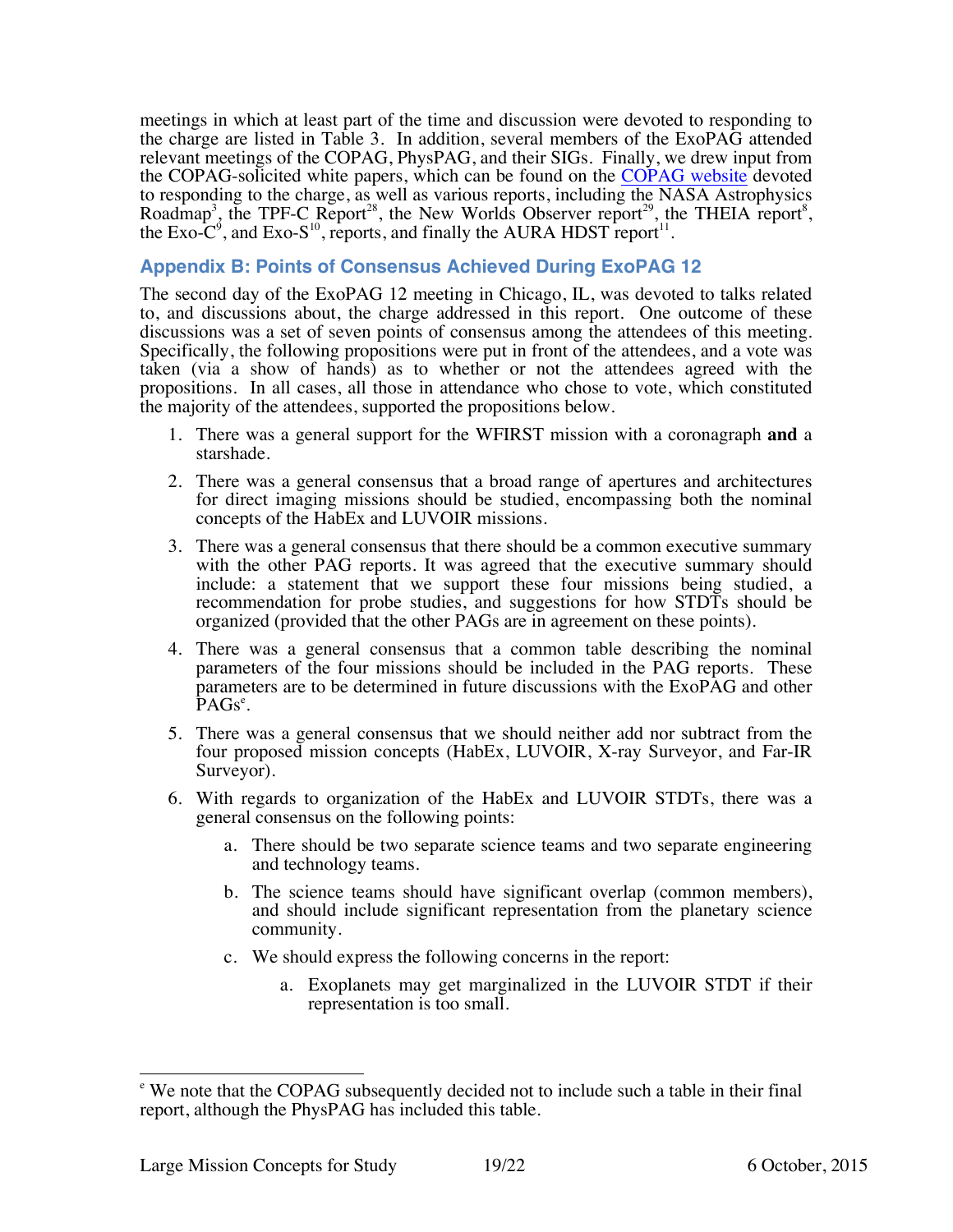- b. The general astronomical community may get fractured if the representation of disciplines is very different between the two STDTs.
- d. Thus the members of the science teams should be carefully chosen to ameliorate these concerns.
- e. The teams should meet periodically, including the kickoff meeting.
- f. There should be a small, independent and unbiased team that is tasked to evaluate the science yield and technical readiness of both mission designs in a consistent and transparent manner<sup>f</sup>.
- 7. There was a general consensus that probe-class  $(\langle \sim \$1B \rangle)$  missions should be studied in advance of the next decadal survey, and that the following missions should be presented in the report as examples of possibly compelling probe-class missions.
	- a. A starshade for WFIRST-AFTA.
	- b. A transit characterization mission.
	- c. An astrometry mission.

## **References**

\_Planning\_for\_the\_2020\_Decadal\_Survey.pdf

 $2B$ lanford, R., et al. 2010, "New Worlds, New Horizons in Astronomy and Astrophysics." http://www.nap.edu/catalog/12951/new-worlds-new-horizons-in-astronomy-andastrophysics

<sup>3</sup>Kouveliotou, C., et al. 2013, "Enduring Quests, Daring Visions: NASA Astrophysics in the Next Three Decades." http://science.nasa.gov/media/medialibrary/2013/12/20/secure-Astrophysics\_Roadmap\_2013.pdf

<sup>4</sup> http://www.jwst.nasa.gov

<sup>5</sup> Spergel, D.N., et al., 2015, "Wide-Field InfraRed Survey Telescope-Astrophysics Focused Telescope Assets (WFIRST-AFTA) 2015 Report." http://wfirst.gsfc.nasa.gov/science/sdt\_public/WFIRST-AFTA\_SDT\_Report\_150310\_Final.pdf, http://wfirst.gsfc.nasa.gov

6 NASA 2014 Science Plan.

http://science.nasa.gov/media/medialibrary/2014/05/02/2014 Science Plan-0501 tagged.pdf

 $\frac{1}{1}$ <sup>1</sup>Hertz, P. 2015, "Planning for the 2020 Decadal Survey: An Astrophysics Division White Paper." http://science.nasa.gov/media/medialibrary/2015/01/02/White Paper -

 $f$  We note that the COPAG disagreed with this conclusion, i.e., they did not feel that such a "standards" team was needed.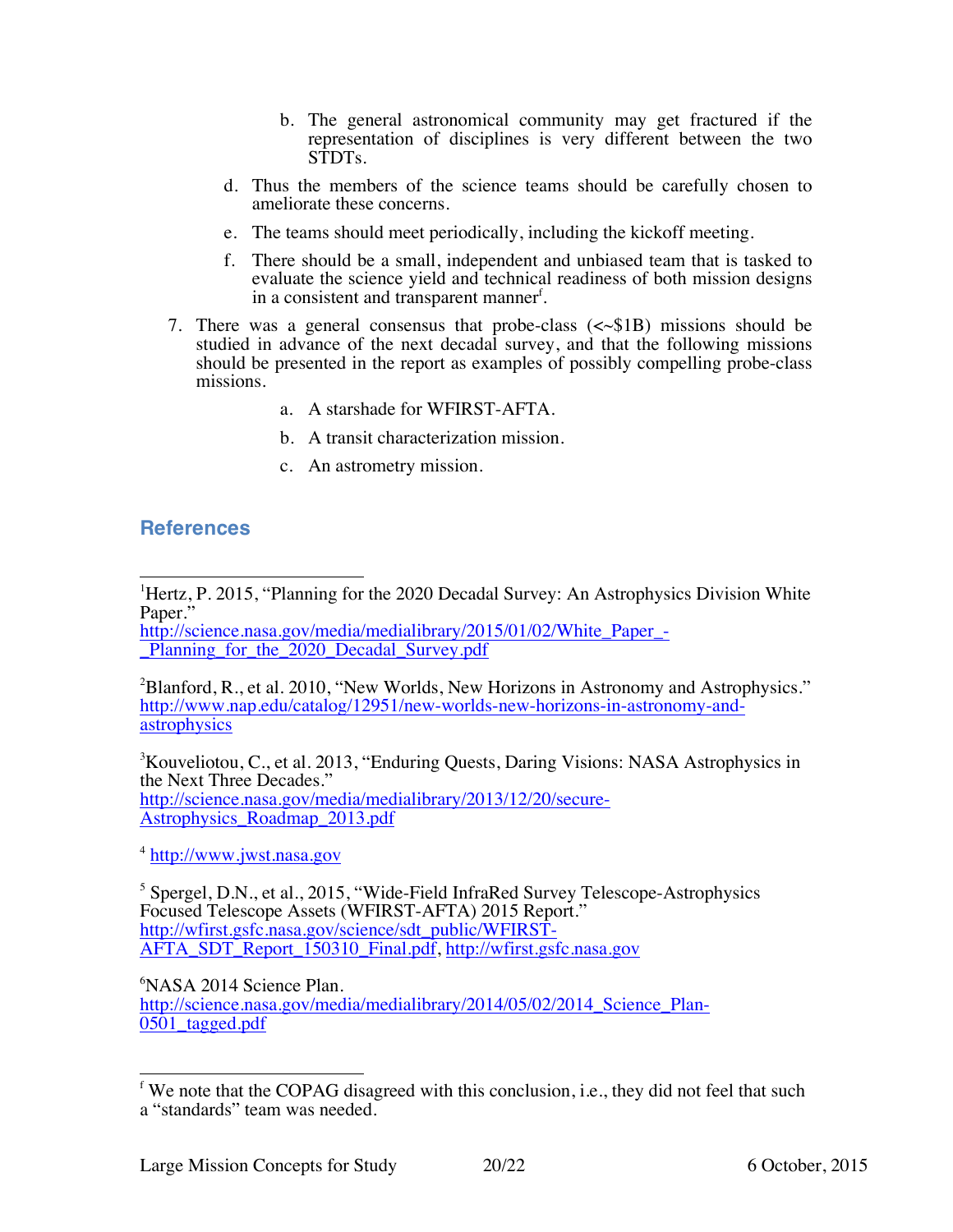7 Armus, L., et al 2015, "From Early Galaxies to Habitable Planets: The Science Case and Concept for a Far-Infrared Surveyor." http://conference.ipac.caltech.edu/firsurveyor/system/media\_files/binaries/49/original/FI Rsurveyor\_galaxies-to-planets.pdf?1439406838

<sup>8</sup> Kasdin, N.J., et al. 2009, "THEIA: Telescope for Habitable Exoplanets and Interstellar/Intergalactic Astronomy." http://www.princeton.edu/~hcil/papers/theiaWhitePaper.pdf

<sup>9</sup>Stapelfeldt, K.R., et al. 2015, "Exo-C: a probe-scale space mission to directly image and spectroscopically characterize exoplanetary systems using an internal coronagraph." https://exep.jpl.nasa.gov/stdt/Exo-C\_Final\_Report\_for\_Unlimited\_Release\_150323.pdf

<sup>10</sup> Seager, Sara, et al, 2015, "Exo-S: Starshade Probe-Class Exoplanet Direct Imaging Mission Concept, Final Report." https://exep.jpl.nasa.gov/stdt/Exo-S\_Starshade\_Probe\_Class\_Final\_Report\_150312\_URS250118.pdf

<sup>11</sup> Dalcanton, J., et al. 2015, "From Cosmic Birth to Living Earths: The Future of UVOIR Space Astronomy." http://www.hdstvision.org/s/hdst\_report\_final\_072715.pdf

<sup>12</sup> Dressing, C. D. et al. 2015, ApJ, 807, 45, "The Occurrence of Potentially Habitable Planets Orbiting M Dwarfs Estimated from the Full Kepler Dataset and an Empirical Measurement of the Detection Sensitivity." http://adsabs.harvard.edu/abs/2015ApJ...807...45D

<sup>13</sup> France, K., et al, 2015, IAU General Assembly, Meeting  $#29$ , "Ultraviolet and X-ray Activity and Flaring on Low-Mass Exoplanet Host Stars." http://adsabs.harvard.edu/abs/2015IAUGA..2228599F

<sup>14</sup> Lammer, H. et al., 2008, ASPC, 450, "The Loss of Nitrogen-rich Atmospheres from Earth-like Exoplanets within M-star Habitable Zones." http://adsabs.harvard.edu/abs/2011ASPC..450..139L

<sup>15</sup> Lammer, H., et al, 2013, MNRAS, 430, 1247, "Probing the blow-off criteria of hydrogen rich super Earths." http://adsabs.harvard.edu/abs/2013MNRAS.430.1247L

<sup>16</sup> Raymond, S. et al., 2007, ApJ 669, 606, "A Decreased Probability of Habitable Planet Formation around Low-Mass Stars." http://adsabs.harvard.edu/abs/2007ApJ...669..606R

 $17$  Luger, R. et al, 2015, Astrobiology, 15, 57, "Habitable Evaporated Cores: Transforming Mini-Neptunes into Super-Earths in the Habitable Zones of M Dwarfs." http://adsabs.harvard.edu/abs/2015AsBio..15...57L

<sup>18</sup> Poppenhaeger, K., et al., 2015, IAU General Assembly, Meeting #29, "A tale of two exoplanets:  $\tilde{X}$ -ray studies of the Hot Jupiters HD 189733 b and  $\tilde{\text{CoRoT-2}}$ ." http://adsabs.harvard.edu/abs/2015IAUGA..2257334P

 $19$  Tian, F. 2015, Icarus, 258, 50, "Observations of exoplanets in time-evolving habitable zones of pre-main-sequence M dwarfs."